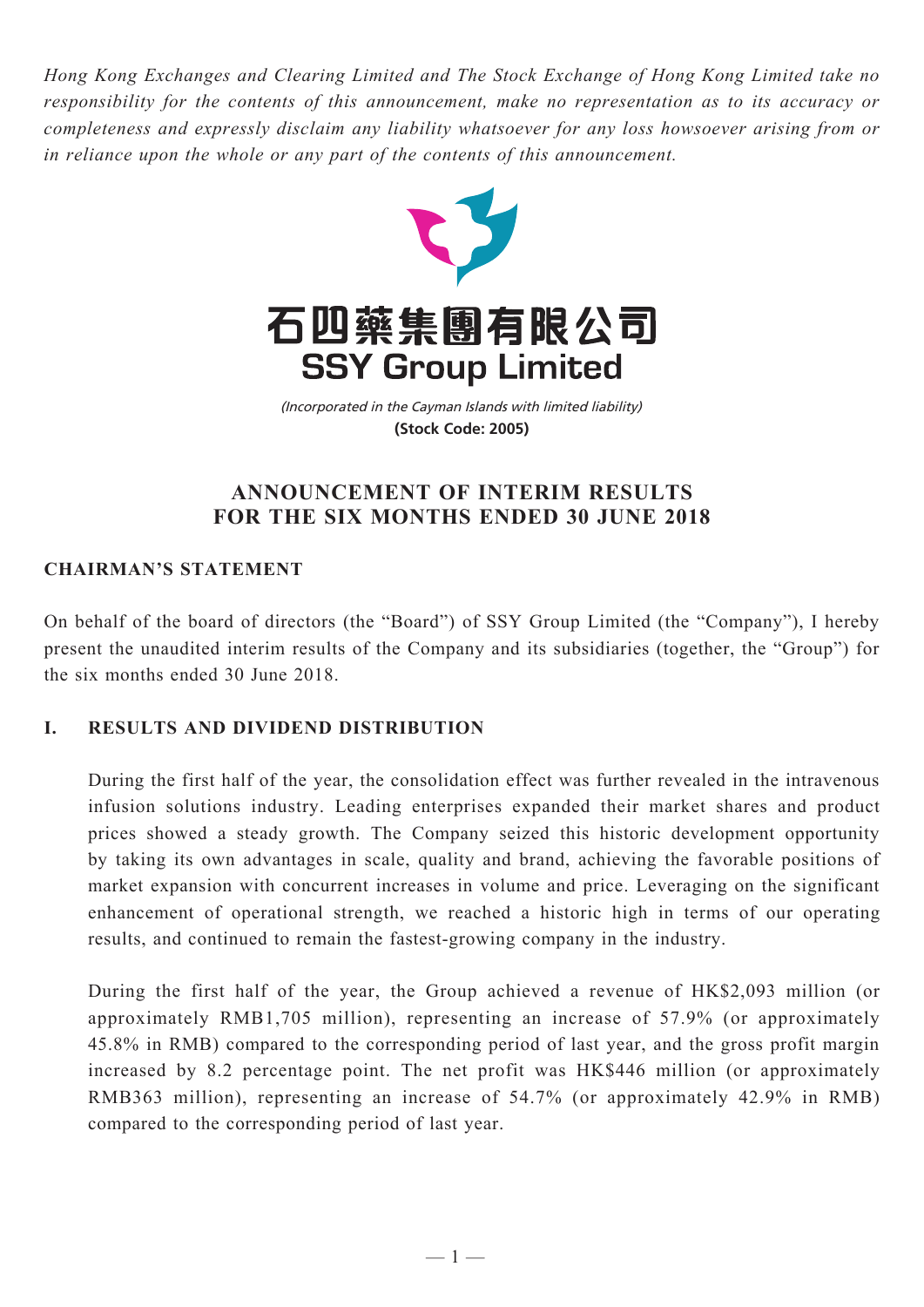The Directors resolved to pay an interim dividend of HK\$0.04 per share on 21 September 2018 to the shareholders named in the register of members of the Company on 10 September 2018, which represented a 33.3% increase compared to the corresponding period of last year. The total amount to be distributed is approximately HK\$121 million, representing an increase of 41.5% compared to the corresponding period of last year.

# **II. Business Review**

|                                | For the six months ended 30 June |            |           |               |          |
|--------------------------------|----------------------------------|------------|-----------|---------------|----------|
|                                | 2018                             |            | 2017      |               |          |
|                                |                                  | Percentage |           | Percentage    |          |
|                                | Revenue                          | of revenue | Revenue   | of revenue    | Increase |
|                                | <b>HK\$'000</b>                  | %          | HK\$'000  | $\frac{0}{0}$ | $\%$     |
| Intravenous infusion solution  |                                  |            |           |               |          |
| and others                     | 2,011,191                        | 96.1       | 1,261,165 | 95.2          | 59.5     |
| (Including: Non-PVC soft bag & |                                  |            |           |               |          |
| upright soft bag               |                                  |            |           |               |          |
| infusion solution              | 1,249,188                        | 59.7       | 812,760   | 61.3          | 53.7     |
| PP plastic bottle              |                                  |            |           |               |          |
| infusion solution              | 399,252                          | 19.1       | 257,181   | 19.4          | 55.2     |
| Glass bottle infusion          |                                  |            |           |               |          |
| solution                       | 229,990                          | 11.0       | 117,437   | 8.9           | 95.8     |
| Others)                        | 132,761                          | 6.3        | 73,787    | 5.6           | 79.9     |
|                                |                                  |            |           |               |          |
| Medical materials              | 81,575                           | 3.9        | 64,172    | 4.8           | 27.1     |
|                                |                                  |            |           |               |          |
| Total                          | 2,092,766                        | 100        | 1,325,337 | 100           | 57.9     |

## *(I) Sales of Products*

During the first half of the year, the Company put a greater effort into business development, making full use of its dominances in variety, quality, cost and brand as well as coordinating the development of end market. The Company also attracted sales and marketing professionals to expand the clinical business development team and strengthen its market share.

Last year, the Company successfully widened its market coverage from northern China region to the whole country. For the first half of this year, the Company further achieved steady development in the market. The number of provinces with sales exceeding RMB50 million further increased to 14 in the first half of this year, laying a market foundation for the Company's future expansion of its new products.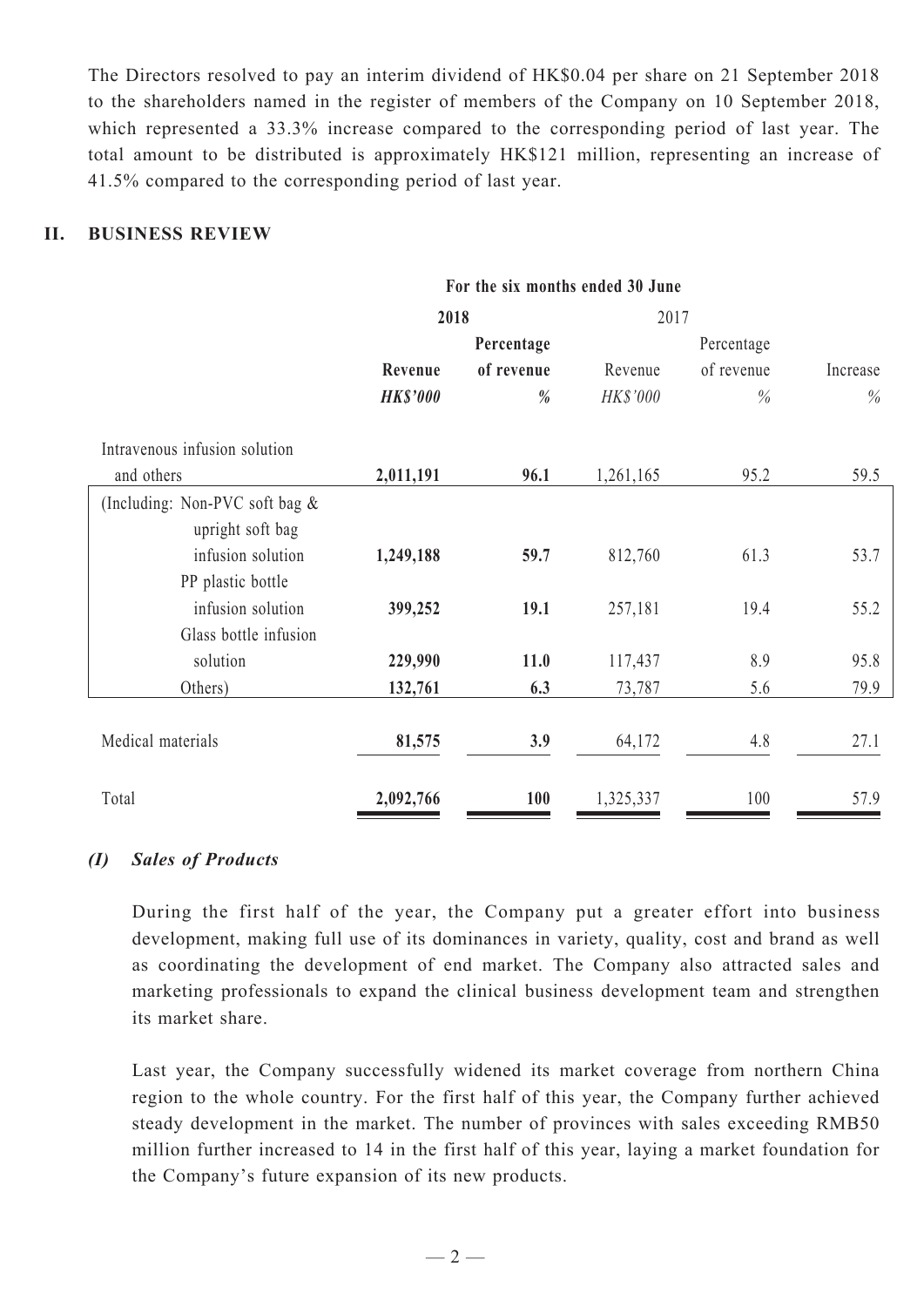Production and sales of intravenous infusion solutions, the Company's leading products, were thriving. During the first half of the year, sales volume reached 721 million bottles/ bags, representing an increase of 15.0% compared to the corresponding period of last year, in particular, upright soft bags achieved the most significant growth, which represented a year-on-year increase of 39.4%. The proportion of therapeutic infusion solutions began to rise, promoting the improvement of the Company's product mix.

During the period, as the products further reverted to rational pricing, the prices of different products had growth at varying degrees. Besides, the increased proportion of therapeutic infusion solutions in sales contributed to the overall rise in average product prices.

Export sales to foreign countries continued to maintain stable growth. During January to June, the export sales volume increased 28% year-on-year. We completed the export registration procedures and obtained registration certificates in nine countries such as Uruguay, Pakistan, Vietnam, Uzbekistan and Cameroon for 20 product specifications, including Metronidazole and Sodium Chloride Injection, Ciprofloxacin Lactate Injection and 18AA Amino Acid Injection. We also obtained GMP certificate granted by the Philippines Ministry of Health and compliance reports for quality reviews from customers in the Netherlands, France and other countries. The Company was recognized as the "Leading Enterprise in Internationalization of Preparations" in the "2018 Award for Top 100 Internationalized Pharmaceutical Companies" event held by the China Chamber of Commerce for Import & Export of Medicines & Health Products.

Production and sales volume of small liquid injections products in ampoule started to increase rapidly. During the first half of the year, sales volume increased by 92.9% compared to the corresponding period of last year, reaching approximately 30 million units. With more production approvals obtained, the key issue restricting the utilisation rate of production lines of small liquid injections in ampoule will be resolved. In near future, production of small liquid injections in ampules will be realized on a large scale and become one of the new growth points of the Company's results.

In respect of medical materials, Jiangsu Best New Medical Co., Ltd. brought its own technological advantages into full play and implemented differentiated operations, putting effort into the market development of high value-added products such as disposable sterilized rubber stoppers. Through improving the structure of rubber stoppers to meet foreign customers' needs, disposable sterilized rubber stoppers were provided for angiography, which were suitable for international market and successfully registered in the United States. Bulk sales were achieved in the first half of the year and expected to progressively expand the market to replace imported butyl rubber stopper products.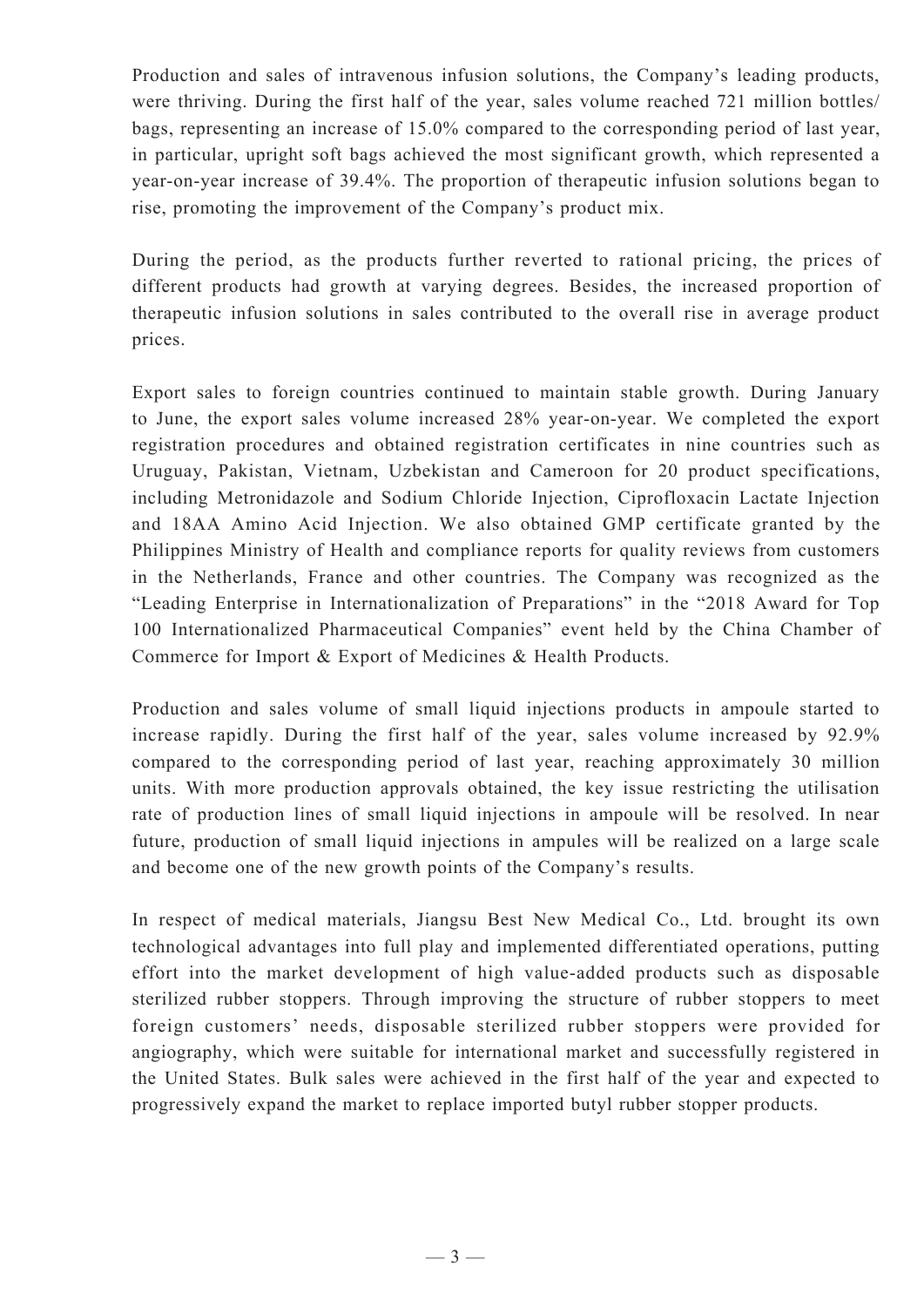# *(II) Research and Development of New Products*

Technological innovation capabilities have been further enhanced. "Project of Establishment and Application of Soft Bag Infusion Solution Quality Control Technology System" was awarded the First Prize of Hebei Province Science and Technology Progress Award for the year 2017 by the People's Government of Hebei Province, being the only enterprise in the pharmaceutical industry of Hebei Province which received the First Prize for that year. In March 2018, the Company's technology centre was recognized as the National Enterprise Technology Centre, creating a development platform favouring innovative advances of the enterprise.

There has been continuous achievements from new innovations. The Company was granted approvals for drug production and registration for a total of 9 chemical drugs, among which Hemofiltration Solution and Hemofiltration Basic Replacement Fluid were the two crucial products for the Company to enter the hemofiltration market. Large-scale sterile production, instead of clinical configuration, could help effectively avoid the risk of contamination, while relatively less competition in the product market provided better room for market growth. Balanced Salt Solution (Irrigating) was used in ophthalmic operations for irrigating and rinsing, and was the first generic product in the domestic market. The four liquid injection products in polypropylene ampoule for small-volume intravenous infusion further enriched the Company's product lines in polypropylene ampoule packaging.

Consistency evaluation of chemical drugs in oral and injection preparations has been making steady progress. Up to now, studies of various products, including Fluconazole Tablets, Eanitidine Hydrochloride Capsules, Metronidazole Tablets, Fluconazole and Sodium Chloridle Injection Sodium Chloride Injection have been completed, and supplementary applications for the consistency evaluation of generic drugs are going to be submitted in the near future.

# *(III) Development of Projects*

To satisfy the market demand, the Company's construction of the new production line for surgical soft bag intravenous infusion solution in sterile package has been completed in the first half of the year, and is expected to commence operation in the fourth quarter this year. The large-volume soft bag production line is under construction, and is expected to be in conditions ready for production in year 2019. By speeding up the construction of pharmaceutical research & development platform and support projects for pilot-run and industrialized production, they will be ready to use in year 2019.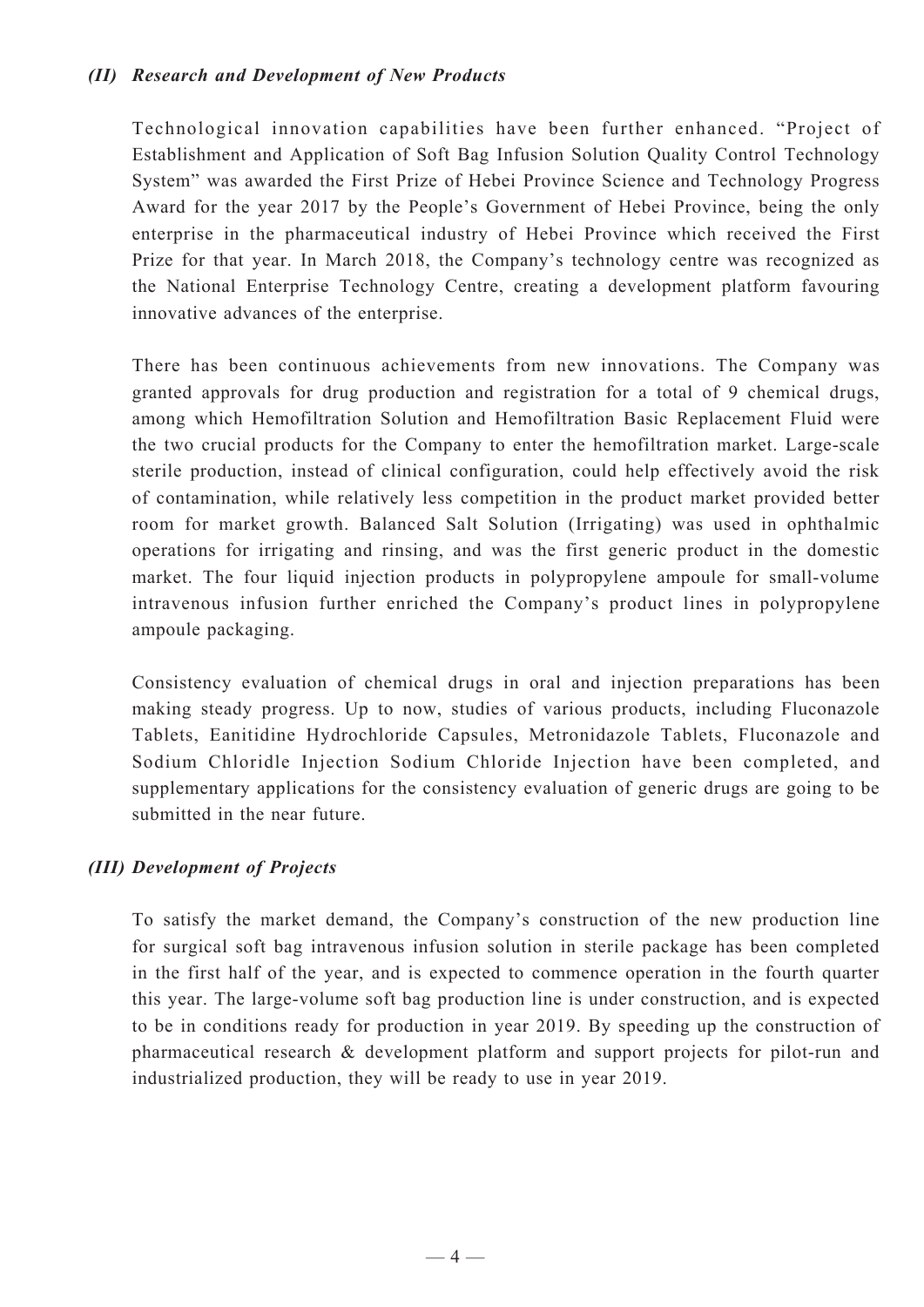For the bulk pharmaceuticals project under Hebei Guangxiang Pharmaceutical Co., Ltd., the construction of phase one of the project has been smooth. The project focuses on the production of chemical bulk pharmaceuticals, such as caffeine. At present, the main building for workshop of phase one has been fully topped out. For the equipments required for production, we have completed the tender for procurement, and started the installation upon delivery. For the construction of environmental protection facilities, preliminary works of wastewater biochemical treatment, exhaust gas and highly-concentrated sewage treatment have been completed, and 50% of the civil work has been done.

### **III. Prospects For Development**

Looking ahead for the second half of the year, despite the immensely complex economic conditions in China and numerous potential adverse factors, the pharmaceutical industry will continue to have steady run in general. In terms of intravenous infusion solution industry, upon industry consolidation, the environment in which stronger side always enjoys superiority remains unchanged which fosters the development of leading enterprises. The Company will exert all efforts to capture the historic growth opportunity by expanding its market share, improving its product mix, boosting the sales of approved new products and raising the proportions of the therapeutic infusion solutions in production and sales. These help strengthening the Company's leading position in the intravenous infusion solutions industry.

For the second half of the year, sales for new products such as Sodium Acetate Ringer and Ambroxol in upright soft bags will be realized on a large scale, and surgical soft bag products will be launched on the market in batches. New products will gradually become the new growth point of the Company.

The annual sales target of intravenous infusion solutions is 1,500 million bottles/bags. We will further enhance the production efficiency and exhaust every means to meet the needs under market expansion.

Jiangsu Best New Medical Material Co. Ltd. will continue to improve the sales structure of rubber stoppers, put greater effort into market development of high value-added rubber stoppers such as disposable sterilized rubber stoppers, coated rubber stoppers and pre-filled syringes, and achieve the stable improvement in capacity and efficiency of UV color printing on infusion films. Leveraging on the comprehensive supporting functions, we further establish core competitive advantages in the medical materials field.

Regarding the research and development of new products, the Company will adhere to the new products development idea of "combining generic drugs and innovative drugs" with injection as the basis, reinforcing the Company's technological and product advantages in the intravenous infusion solutions industry of China. Besides, we will comprehensively promote the development of the new products for therapeutic injections and focus on various fields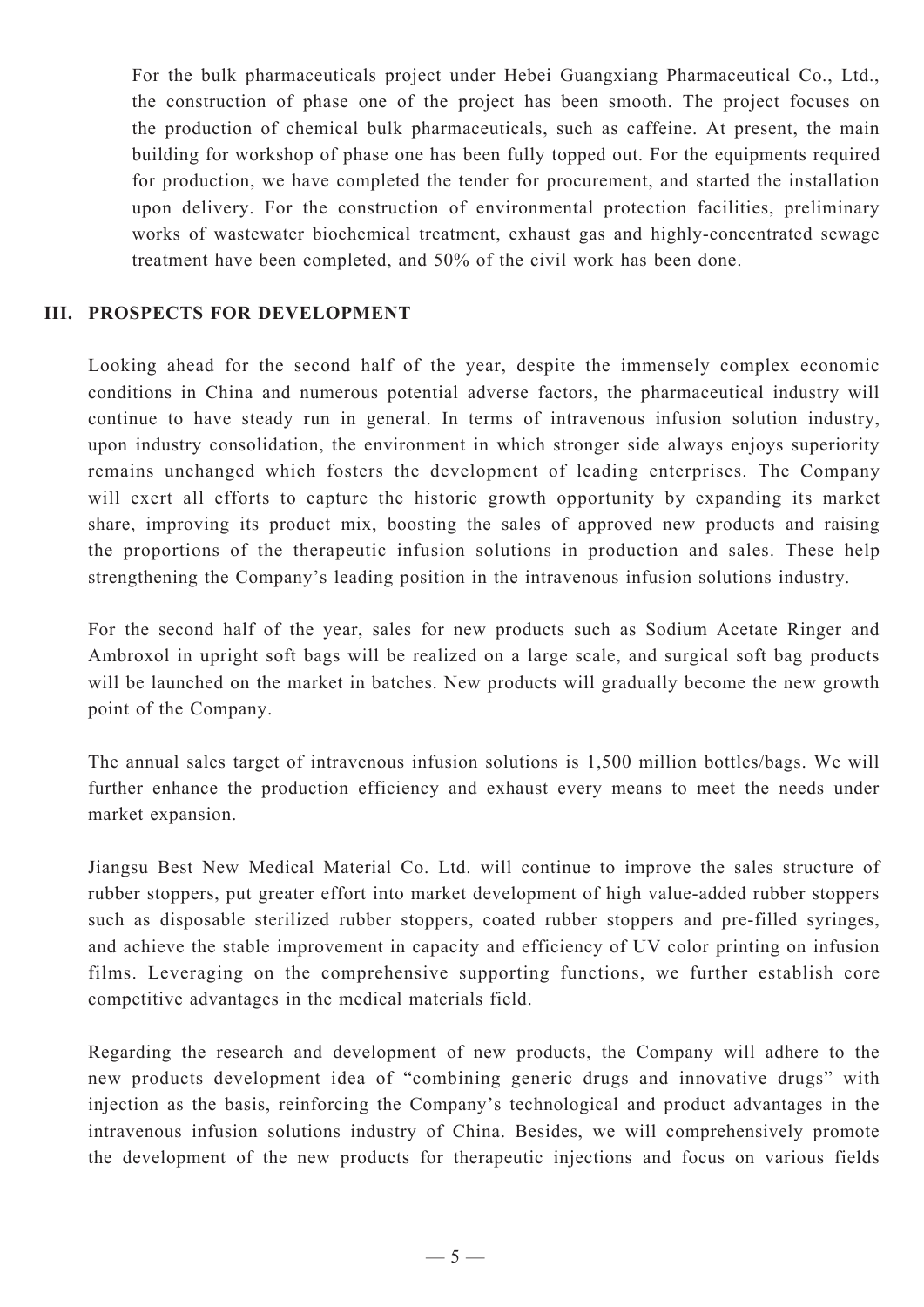including treatment of chronic diseases and circulatory systems, emergency anesthesia therapy, antipyretic and analgesic therapy, as well as the new anti-infective therapy. We expect to obtain approximately 20 production approvals for injection this year.

Moxifloxacin Hydrochloride Sodium Chloride Injection is likely to be the first batch of generic drugs launched on the domestic market. Together with the Company's existing Bromhexine Hydrochloride Injection, Ambroxol Hydrochloride products as well as pending approval (type 2.1 innovative drug in China) Levornidazole and Sodium Chloride Injection and Doxofylline for Injection, they will form the product portfolio in respiratory field. The approval for the launch of peritoneal products together with approved hemofiltration products will accelerate the forming of Company's product portfolio in the field of kidney disease and dialysis. Meanwhile, to seize high-end market, we will further optimize the product line of polypropylene plastic ampoules. Through developing new microspheres, Liposomal High-end Injection, Lyophilized Powder Injection, Dual-chamber Bag, Multi-chamber Bag and Aseptic Filling Injection, the Company gradually establishes its leading position in injections in terms of high-end drug delivery system and innovative packaging form. We will continue to conduct various bulk pharmaceuticals and oral preparations projects, which include AND-9 innovative drug under type 1 chemical drug and Miriplatin innovative drug under type 2 chemical drug. We will also put strenous efforts in the development of innovative drugs which are not yet meeting clinical criterias, in order to create the third growth pole for the Company's oral preparations.

For the second half of the year, pharmaceuticals project under Hebei Guangxiang Pharmaceutical Co., Ltd. will work on the installation and calibration of the equipments, pipelines and their relevant supporting electricity and automation works. Along with good practices in the quality and progress control of each construction items, we will work on the certification of construction works and, by phases, linkage commissioning and preparations for trial run by the end of the year, in order to achieve the goal of project development with quality and quantity guaranteed.

We are full of confidence on the future development of the Company. Leveraging on the competitive edges on our scale, quality and lean management in the industry, our leading position in the industry of intravenous infusion solution products will be further strengthened despite strong market competition. We are committed to bringing satisfactory return to our investors.

I would like to take this opportunity to express our gratitude to our investors and all staff of the Group for their support to the development of the Company.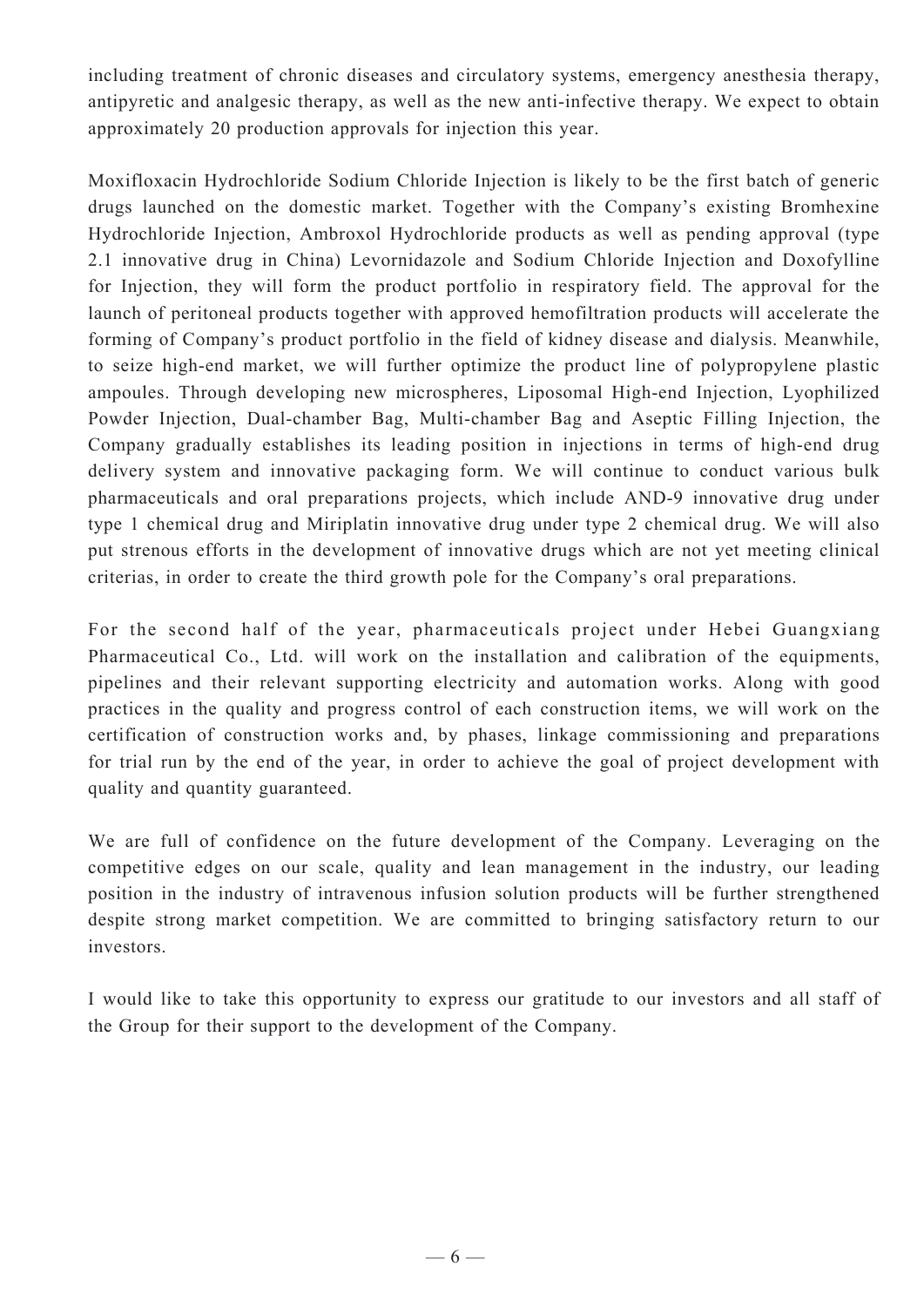# **Consolidated statement of profit or loss and other comprehensive income**

*for the six months ended 30 June 2018 (unaudited) (Expressed in Hong Kong dollars)*

|                | Six months ended 30 June |                 |
|----------------|--------------------------|-----------------|
|                | 2018                     | 2017            |
| <b>Note</b>    | <b>HK\$'000</b>          | <b>HK\$'000</b> |
| $\mathfrak{Z}$ | 2,092,766                | 1,325,337       |
|                | (772, 557)               | (597, 206)      |
|                | 1,320,209                | 728,131         |
|                | 5,120                    | 2,511           |
|                | (629, 609)               | (233, 594)      |
|                | (150, 608)               | (121, 755)      |
|                | 545,112                  | 375,293         |
|                | 5,288                    | 1,337           |
|                | (27, 323)                | (23, 175)       |
| 4(a)           | (22, 035)                | (21, 838)       |
| $\overline{A}$ | 523,077                  | 353,455         |
| 5              | (76, 385)                | (65, 630)       |
|                | 446,692                  | 287,825         |
|                |                          |                 |
|                | (57,692)                 | 109,760         |
|                | (57,692)                 | 109,760         |
|                | 389,000                  | 397,585         |
|                |                          |                 |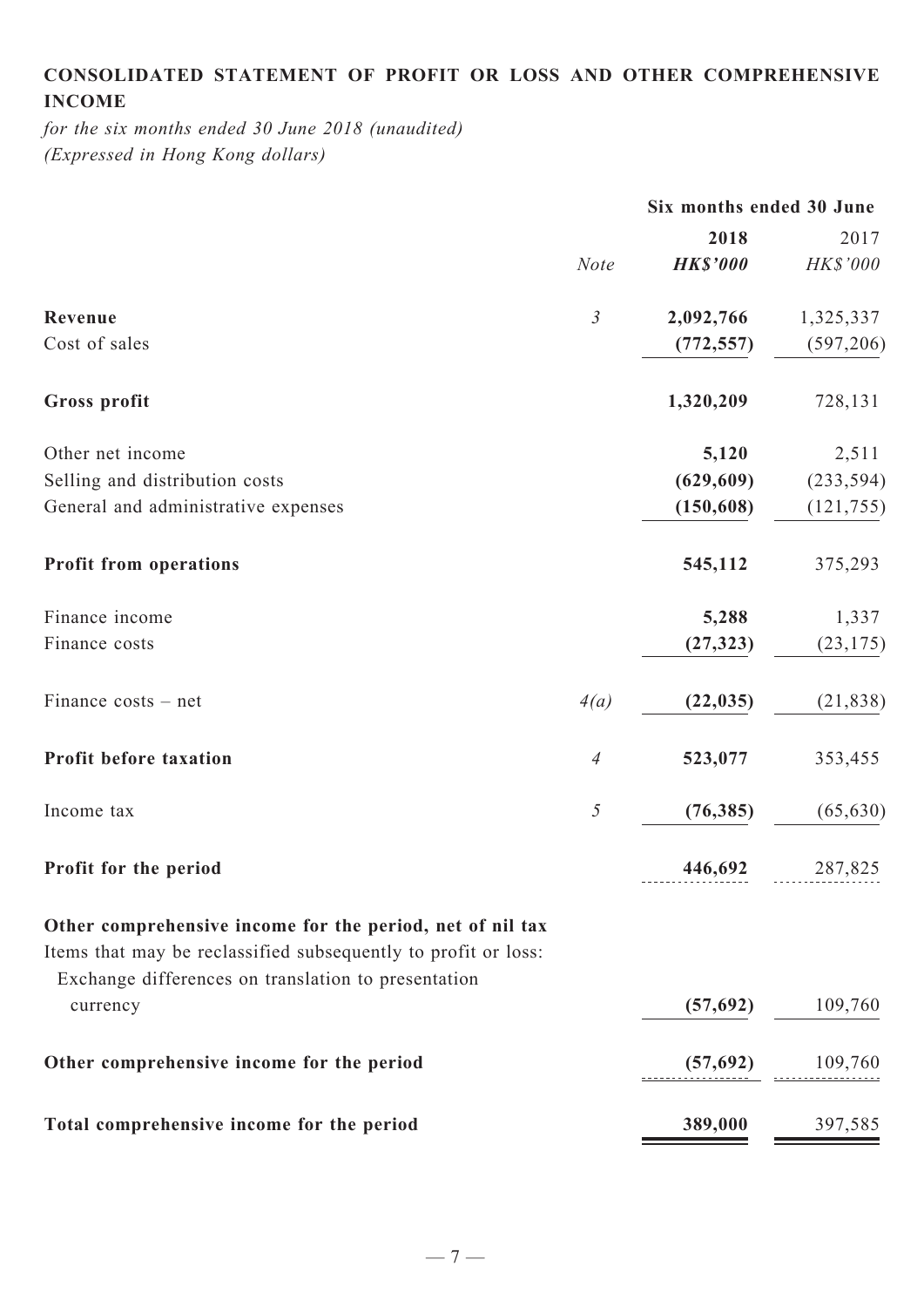|                                             |             | Six months ended 30 June |            |
|---------------------------------------------|-------------|--------------------------|------------|
|                                             |             | 2018                     | 2017       |
|                                             | <b>Note</b> | <b>HK\$'000</b>          | HK\$'000   |
| Profit attributable to:                     |             |                          |            |
| Equity shareholders of the Company          |             | 445,545                  | 288,016    |
| Non-controlling interests                   |             | 1,147                    | (191)      |
| Profit for the period                       |             | 446,692                  | 287,825    |
| Total comprehensive income attributable to: |             |                          |            |
| Equity shareholders of the Company          |             | 392,674                  | 397,576    |
| Non-controlling interests                   |             | (3,674)                  | 9          |
| Total comprehensive income for the period   |             | 389,000                  | 397,585    |
| Earnings per share                          | 6           |                          |            |
| — Basic                                     |             | <b>HK\$0.1497</b>        | HK\$0.1014 |
| - Diluted                                   |             | <b>HK\$0.1468</b>        | HK\$0.0999 |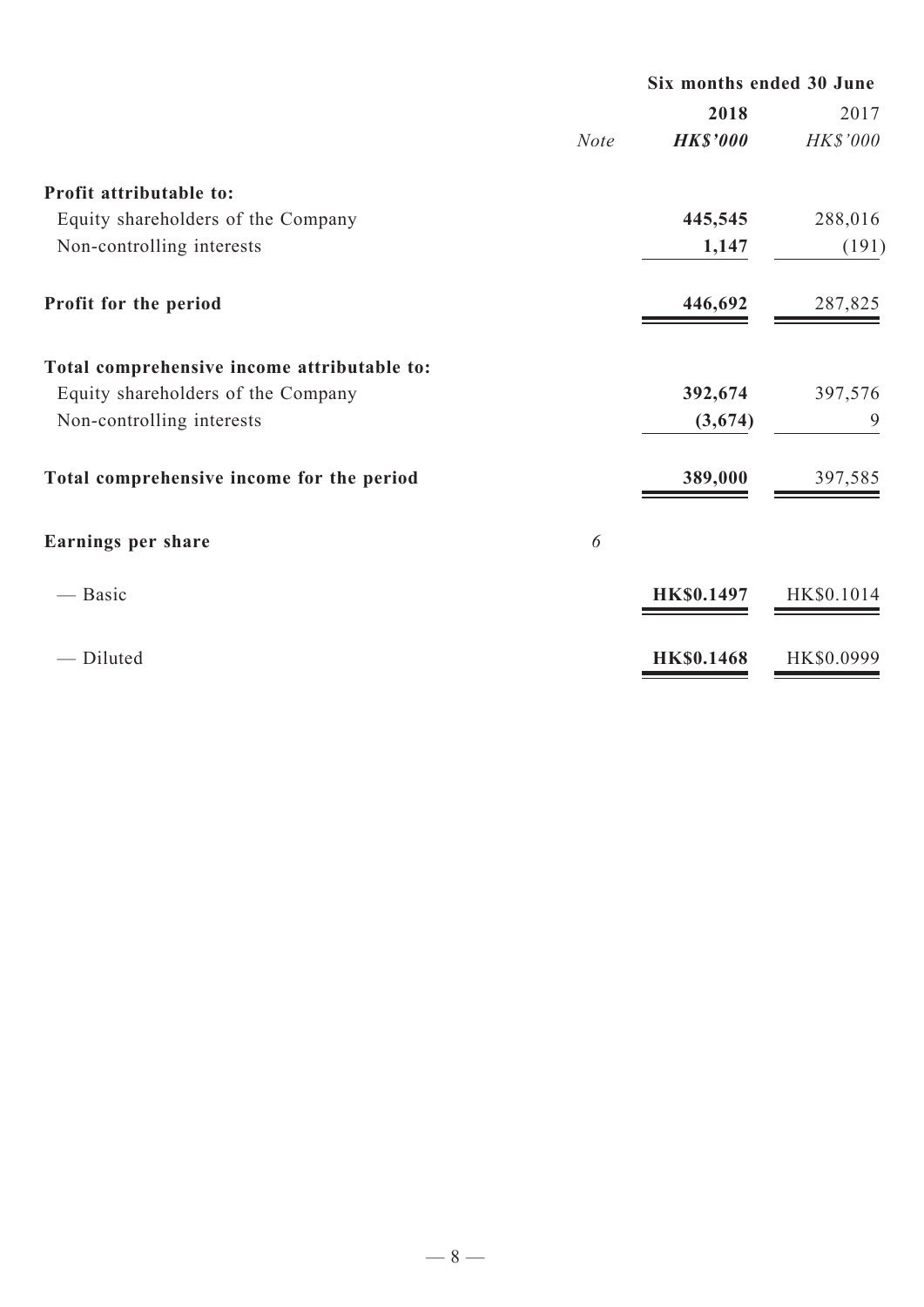# **Consolidated statement of financial position**

*at 30 June 2018 (unaudited) (Expressed in Hong Kong dollars)*

|                                                          |                | At 30 June 2018 |                 | At 31 December 2017 |                 |
|----------------------------------------------------------|----------------|-----------------|-----------------|---------------------|-----------------|
|                                                          | <b>Note</b>    | <b>HK\$'000</b> | <b>HK\$'000</b> | <b>HK\$'000</b>     | <b>HK\$'000</b> |
| <b>Non-current assets</b>                                |                |                 |                 |                     |                 |
| Property, plant and equipment                            |                |                 | 2,612,387       |                     | 2,548,591       |
| Land use rights                                          |                |                 | 285,938         |                     | 318,258         |
| Intangible assets                                        |                |                 | 523,769         |                     | 516,858         |
| Deferred tax assets                                      |                |                 | 12,318          |                     | 9,025           |
| Other non-current assets                                 |                |                 | 9,133           |                     |                 |
|                                                          |                |                 | 3,443,545       |                     | 3,392,732       |
| <b>Current assets</b>                                    |                |                 |                 |                     |                 |
| Inventories                                              |                | 401,880         |                 | 397,680             |                 |
| Trade and bills receivables<br>Prepayments, deposits and | $\overline{7}$ | 1,200,573       |                 | 1,230,685           |                 |
| other receivables                                        |                | 170,483         |                 | 137,426             |                 |
| Pledged bank deposits and<br>time deposits               |                | 89,183          |                 | 58,104              |                 |
| Cash and cash equivalents                                |                | 691,723         |                 | 687,319             |                 |
|                                                          |                | 2,553,842       |                 | 2,511,214           |                 |
| Assets held for sale                                     |                | 44,208          |                 |                     |                 |
|                                                          |                | 2,598,050       |                 | 2,511,214           |                 |
| <b>Current liabilities</b>                               |                |                 |                 |                     |                 |
| <b>Borrowings</b>                                        |                | 307,861         |                 | 900,356             |                 |
| Trade payables                                           | 8              | 182,369         |                 | 193,589             |                 |
| Contract liabilities                                     |                | 21,802          |                 | 20,689              |                 |
| Accruals and other payables                              |                | 493,241         |                 | 342,278             |                 |
| Income tax payable                                       |                | 21,855          |                 | 43,388              |                 |
|                                                          |                | 1,027,128       |                 | 1,500,300           |                 |
| Net current assets                                       |                |                 | 1,570,922       |                     | 1,010,914       |
| <b>Total assets less current</b>                         |                |                 |                 |                     |                 |
| liabilities                                              |                |                 | 5,014,467       |                     | 4,403,646       |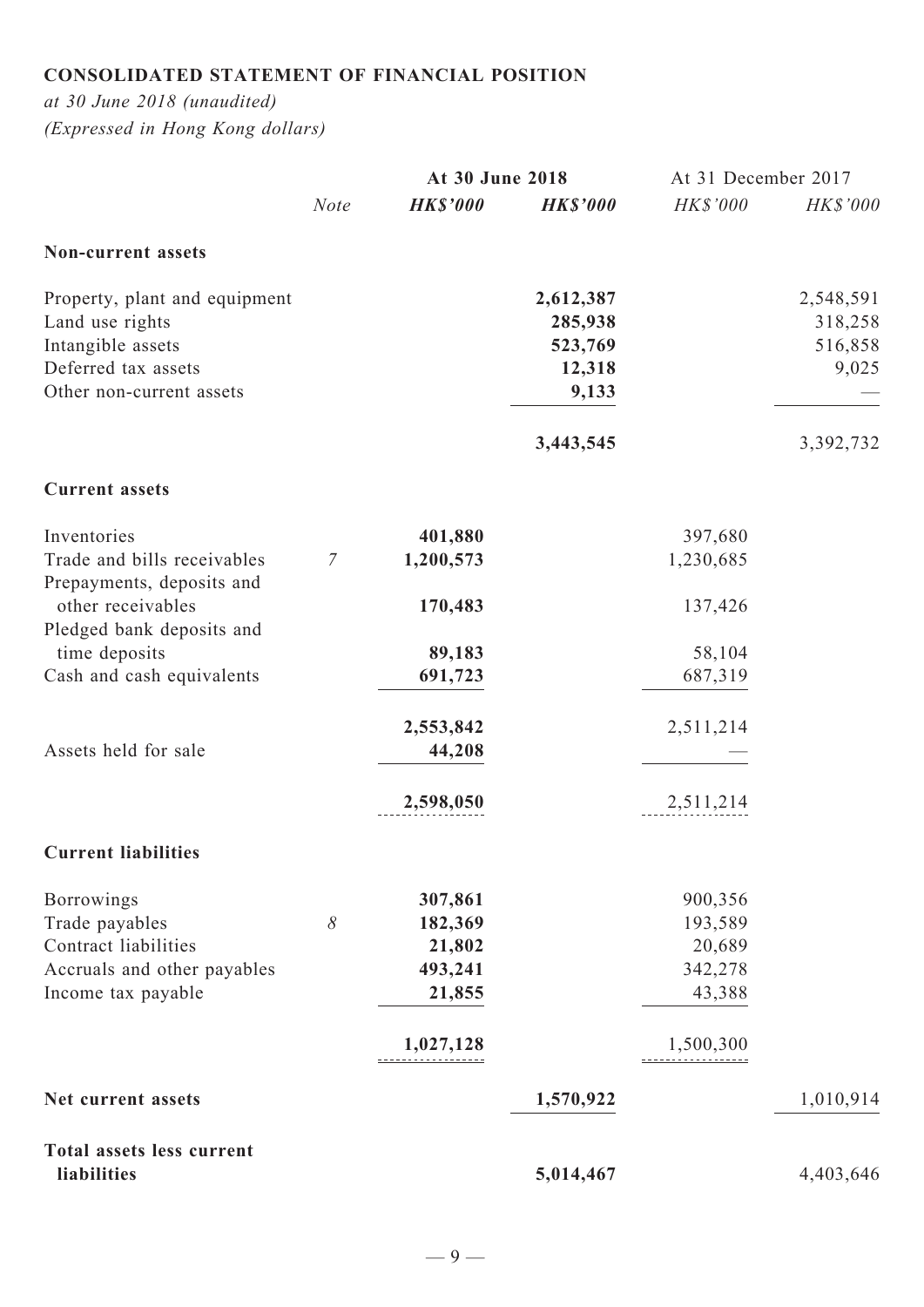|                                                        |             | At 30 June 2018 |                 | At 31 December 2017 |                 |
|--------------------------------------------------------|-------------|-----------------|-----------------|---------------------|-----------------|
|                                                        | <b>Note</b> | <b>HK\$'000</b> | <b>HK\$'000</b> | HK\$'000            | <b>HK\$'000</b> |
| <b>Non-current liabilities</b>                         |             |                 |                 |                     |                 |
| <b>Borrowings</b>                                      |             | 737,410         |                 | 848,353             |                 |
| Deferred tax liabilities                               |             | 24,404          |                 | 26,169              |                 |
| Deferred revenue                                       |             | 65,707          |                 | 42,382              |                 |
|                                                        |             |                 | 827,521         |                     | 916,904         |
| <b>NET ASSETS</b>                                      |             |                 | 4,186,946       |                     | 3,486,742       |
| <b>CAPITAL AND RESERVES</b>                            | 9           |                 |                 |                     |                 |
| Share capital                                          |             |                 | 67,088          |                     | 64,241          |
| Reserves                                               |             |                 | 4,004,538       |                     | 3,411,117       |
| Total equity attributable to<br>equity shareholders of |             |                 |                 |                     |                 |
| the Company                                            |             |                 | 4,071,626       |                     | 3,475,358       |
| Non-controlling interests                              |             |                 | 115,320         |                     | 11,384          |
| <b>TOTAL EQUITY</b>                                    |             |                 | 4,186,946       |                     | 3,486,742       |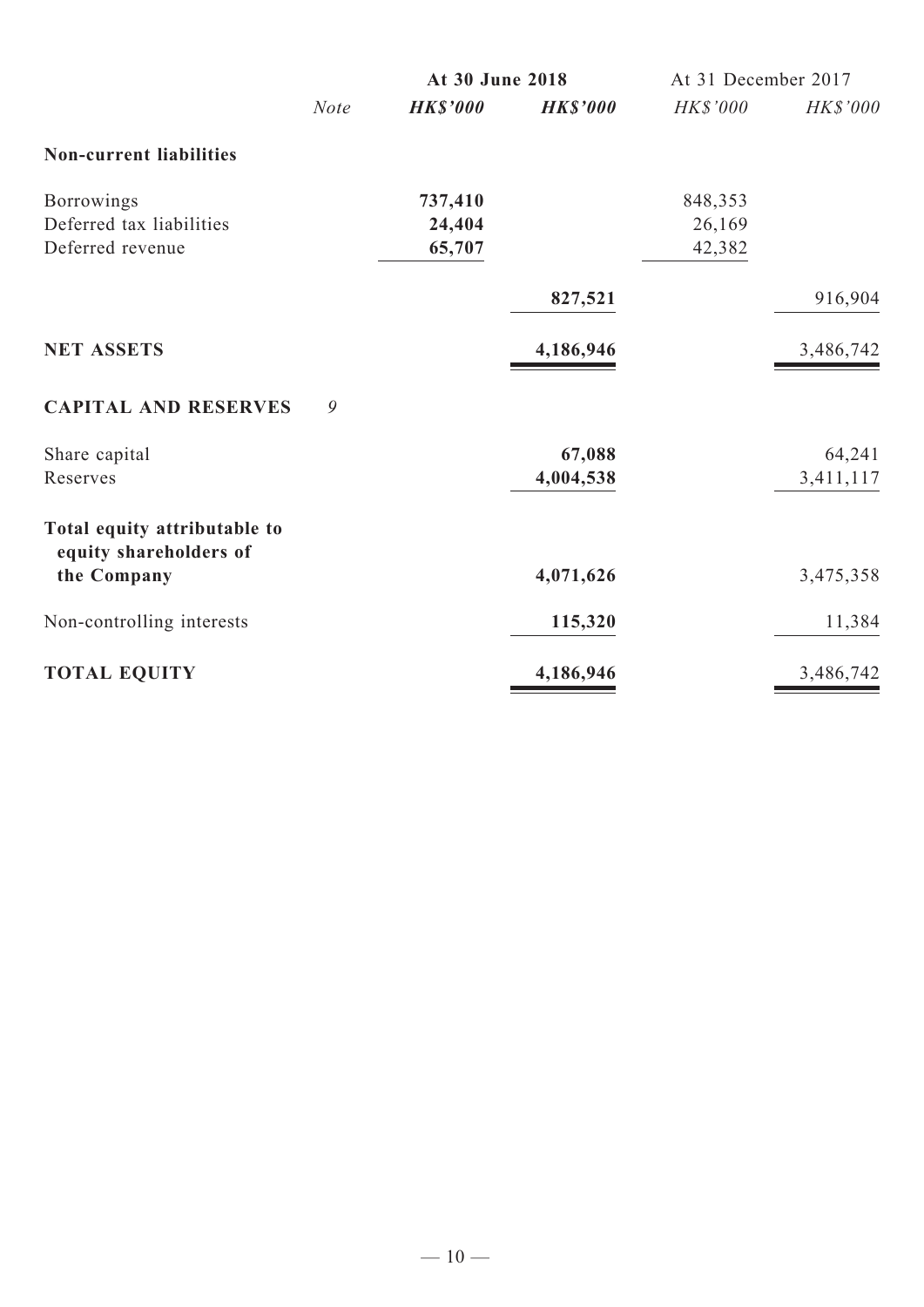# **SELECTED NOTES TO THE UNAUDITED INTERIM FINANCIAL STATEMENTS**

*(Expressed in Hong Kong dollars unless otherwise indicated)*

### **1. Basis of preparation**

This interim financial report has been prepared in accordance with the applicable disclosure provisions of the Rules Governing the Listing of Securities on the Stock Exchange, including compliance with Hong Kong Accounting Standard ("HKAS") 34, *Interim financial reporting*, issued by the Hong Kong Institute of Certified Public Accountants ("HKICPA"). It was authorised for issue on 27 August 2018.

The interim financial report has been prepared in accordance with the same accounting policies adopted in the 2017 annual financial statements, except for the accounting policy changes that are expected to be reflected in the 2018 annual financial statements. Details of any changes in accounting policies are set out in note 2.

The preparation of an interim financial report in conformity with HKAS 34 requires management to make judgments, estimates and assumptions that affect the application of policies and reported amounts of assets and liabilities, income and expenses on a year to date basis. Actual results may differ from these estimates.

The interim financial report contains condensed consolidated financial statements and selected explanatory notes. The notes include an explanation of events and transactions that are significant to an understanding of the changes in financial position and performance of the Group since the 2017 annual financial statements. The condensed consolidated interim financial statements and notes thereon do not include all of the information required for full set of financial statements prepared in accordance with Hong Kong Financial Reporting Standards ("HKFRSs").

The interim financial report is unaudited, but has been reviewed by KPMG in accordance with Hong Kong Standard on Review Engagements 2410, *Review of interim financial information performed by the independent auditor of the entity*, issued by the HKICPA.

The financial information relating to the financial year ended 31 December 2017 that is included in the interim financial report as comparative information does not constitute the Company's statutory annual consolidated financial statements for that financial year but is derived from those financial statements. Statutory financial statements for the year ended 31 December 2017 are available from the Company's registered office. The auditors have expressed an unqualified opinion on those financial statements in their report dated 27 March 2018.

### **2. Changes in accounting policies**

### **(a) Overview**

The HKICPA has issued a number of new HKFRSs and amendments to HKFRSs that are first effective for the current accounting period of the Group. Of these, the following developments are relevant to the Group's financial statements:

**HKFRS 9,** *Financial instruments*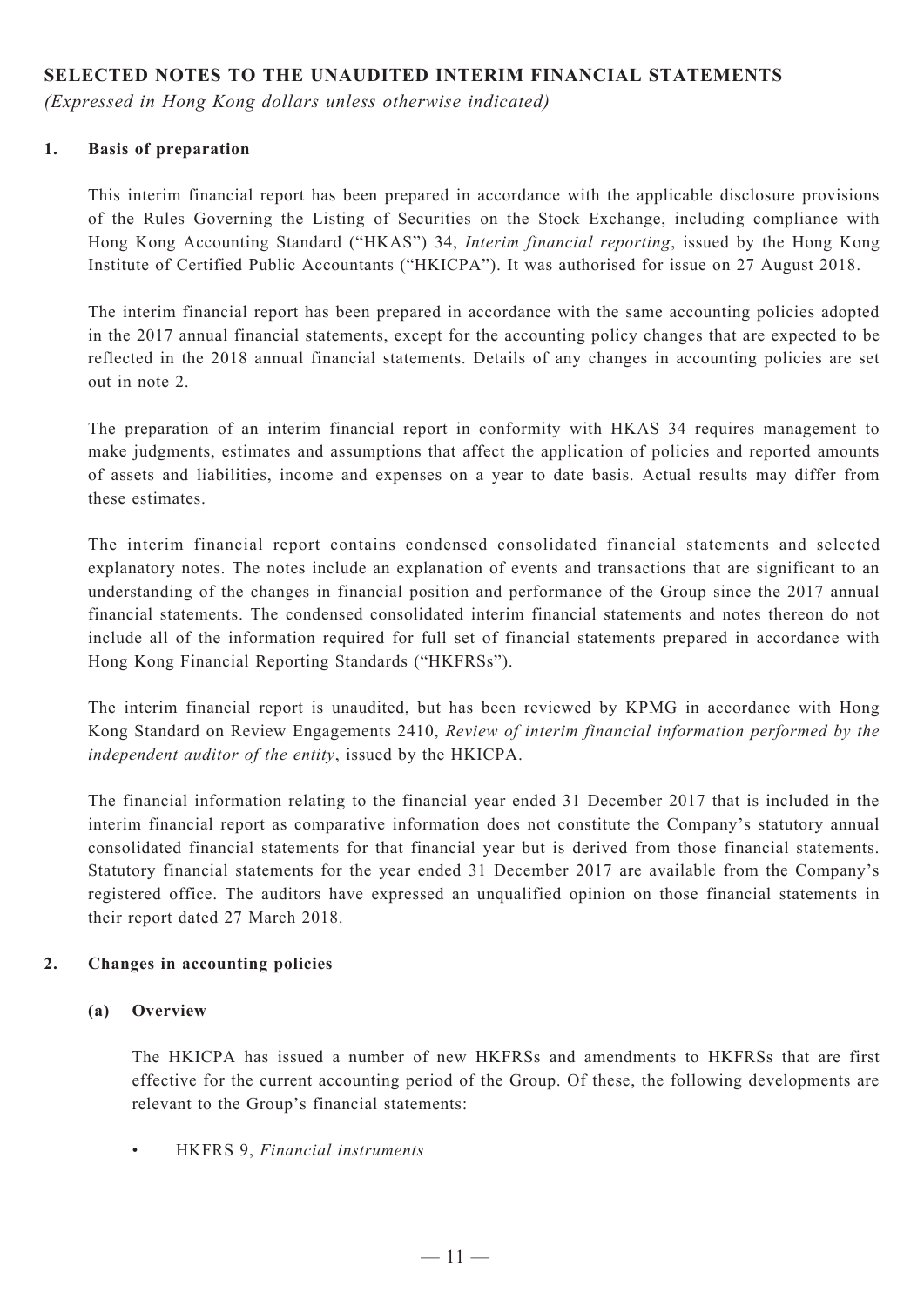- HKFRS 15, Revenue from contracts with customers
- • HK(IFRIC) 22, *Foreign currency transactions and advance consideration*

The Group has not applied any new standard or interpretation that is not yet effective for the current accounting period.

HK (IFRIC) 22 does not have a material effect on how the Group's results and financial position for the current or prior period have been prepared or presented in this interim financial report.

The Group has been impacted by HKFRS 9 in relation to classification of financial assets and measurement of credit losses, and impacted by HKFRS 15 in relation to presentation of contract liabilities. Details of the changes in accounting policies are discussed in note 2(b) for HKFRS 9 and note 2(c) for HKFRS 15.

Under the transition methods chosen, the Group recognises the cumulative effects of the initial application of HKFRS 9 and HKFRS 15 as an adjustment to the opening statement of financial position at 1 January 2018. Comparative information is not restated.

### **(b) HKFRS 9, Financial instruments**

HKFRS 9 replaces HKAS 39, *Financial instruments: recognition and measurement*. It sets out the requirements for recognising and measuring financial assets, financial liabilities and some contracts to buy or sell non-financial items.

The Group has applied HKFRS 9 retrospectively to items that existed at 1 January 2018 in accordance with the transition requirements. The Group assessed that the cumulative effect of initial application was not material. Therefore no adjustment to the opening equity at 1 January 2018 was made. Comparative information continues to be reported under HKAS 39.

Details of the nature and effect of the changes to previous accounting policies and the transition approach are set out below:

### *(i) Classification of financial assets and financial liabilities*

HKFRS 9 categories financial assets into three principal classification categories: measured at amortised cost, at fair value through other comprehensive income ("FVOCI") and at fair value through profit or loss ("FVPL"). These supersede HKAS 39's categories of held-tomaturity investments, loans and receivables, available-for-sale financial assets and financial assets measured at FVPL. The classification of financial assets under HKFRS 9 is based on the business model under which the financial asset is managed and its contractual cash flow characteristics.

Non-equity investments held by the Group are classified into one of the following measurement categories:

— amortised cost, if the investment is held for the collection of contractual cash flows which represent solely payments of principal and interest. Interest income from the investment is calculated using the effective interest method;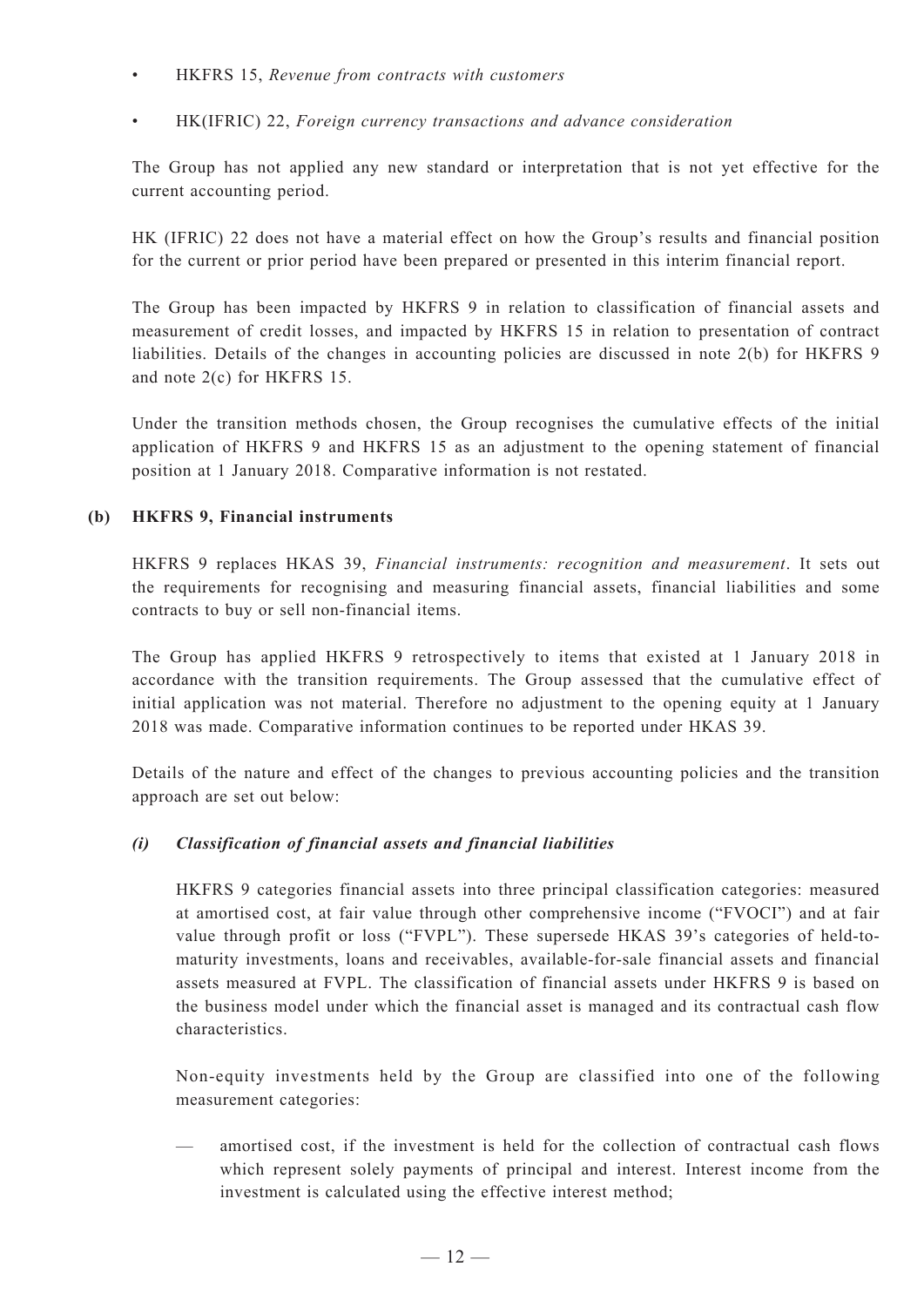- FVOCI recycling, if the contractual cash flows of the investment comprise solely payments of principal and interest and the investment is held within a business model whose objective is achieved by both the collection of contractual cash flows and sale. Changes in fair value are recognised in other comprehensive income, except for the recognition in profit or loss of expected credit losses, interest income (calculated using the effective interest method) and foreign exchange gains and losses. When the investment is derecognised, the amount accumulated in other comprehensive income is recycled from equity to profit or loss; or
- FVPL, if the investment does not meet the criteria for being measured at amortised cost or FVOCI (recycling). Changes in the fair value of the investment (including interest) are recognised in profit or loss.

There is no material impact on the carrying amounts of the assets on adoption of HKFRS 9.

The measurement categories for all financial liabilities remain the same, except for financial guarantee contracts, if any. The carrying amounts for all financial liabilities at 1 January 2018 have not been impacted by the initial application of HKFRS 9.

### *(ii) Credit losses*

HKFRS 9 replaces the "incurred loss" model in HKAS 39 with the expected credit losses ("ECL") model. The ECL model requires an ongoing measurement of credit risk associated with a financial asset and therefore recognises ECLs earlier than under the "incurred loss" accounting model in HKAS 39.

The Group applies the new ECL model to financial assets measured at amortised cost. The Group assessed that such change in accounting policy does not have a significant impact on the financial statements.

#### *(iii) Transition*

Changes in accounting policies resulting from the adoption of HKFRS 9 have been applied retrospectively, except as described below:

- Information relating to comparative periods has not been restated. The information presented for 2017 continues to be reported under HKAS 39 and thus may not be comparable with the current period.
- The determination of the business model within which a financial asset is held has been made on the basis of the facts and circumstances that existed at 1 January 2018 (the date of initial application of HKFRS 9 by the Group).

#### **(c) HKFRS 15, Revenue from contracts with customers**

HKFRS 15 establishes a comprehensive framework for recognising revenue and some costs from contracts with customers. HKFRS 15 replaces HKAS 18, *Revenue*, which covered revenue arising from sale of goods and rendering of services, and HKAS 11, *Construction contracts*, which specified the accounting for construction contracts.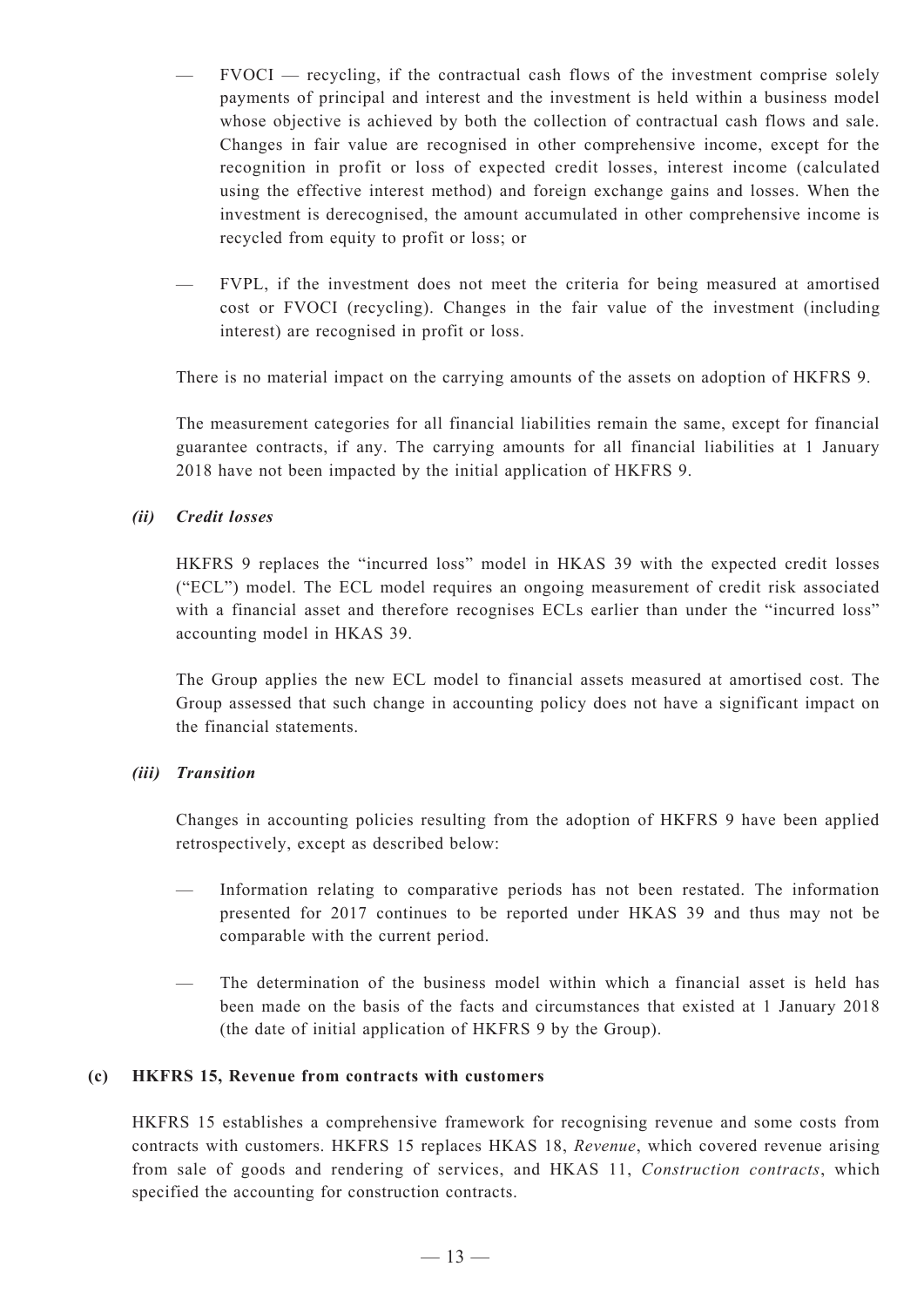The Group has elected to use the cumulative effect transition method. Comparative information has not been restated and continues to be reported under HKAS 11 and HKAS 18. As allowed by HKFRS 15, the Group has applied the new requirements only to contracts that were not completed before 1 January 2018.

Further details of the nature and effect of the changes on previous accounting policies are set out below:

### *(i) Presentation of contract liabilities*

Under HKFRS 15, a receivable is recognised only if the Group has an unconditional right to consideration. If the Group recognises the related revenue before receiving the consideration or being unconditionally entitled to the consideration for the promised goods and services in the contract, then the entitlement to consideration is classified as a contract asset. Similarly, a contract liability, rather than a payable, is recognised when a customer pays consideration, or is contractually required to pay consideration and the amount is already due, before the Group recognises the related revenue. For a single contract with the customer, either a net contract asset or a net contract liability is presented. For multiple contracts, contract assets and contract liabilities of unrelated contracts are not presented on a net basis.

To reflect these changes in presentation, the Group changed the name of line item of "Advance receipts from customers" on the face of the consolidated statement of financial position to "Contract liabilities".

### *(ii) Other impacts*

The Group's assessment is that the impact of HKFRS 15 in other areas including timing of revenue recognition, customer rights of return, principal vs. agent arrangements and customer financing is not significant as either the respective volume of transactions are not material or the new standard has not led to a change in accounting treatment.

### **3. Revenue and Segment reporting**

The Group manages its businesses by divisions, which are organised by a mixture of both business lines and geography. In a manner consistent with the way in which information is reported internally to the Group's most senior executive management for the purposes of resource allocation and performance assessment, the Group has identified two reportable segments, namely intravenous infusion solution and others and medical materials. No operating segments have been aggregated to form the following reportable segments.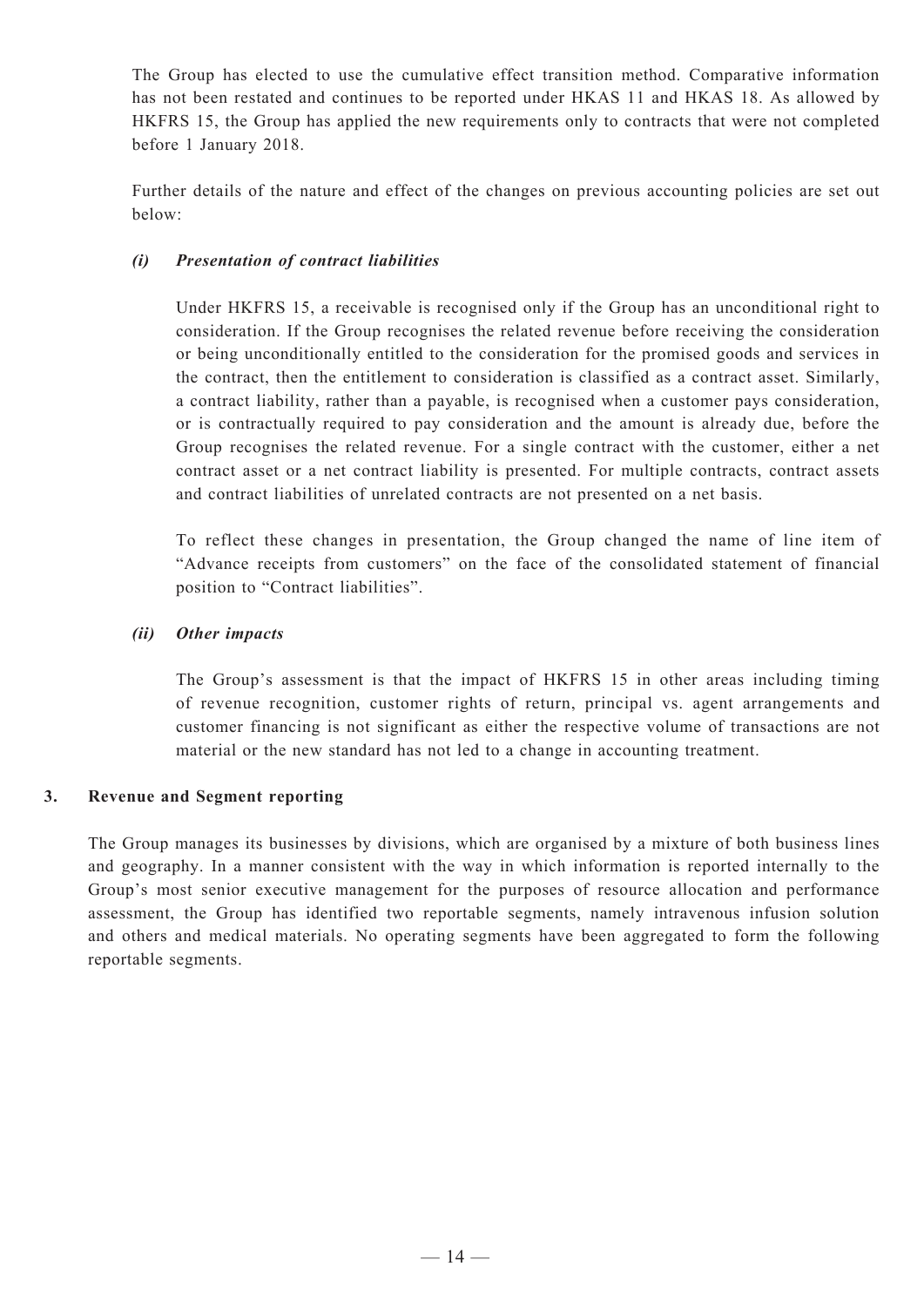### **(a) Disaggregation of revenue**

Disaggregation of revenue from contracts with customers by major products or service lines and geographical location of customers is as follows:

| Six months ended 30 June |                              |  |
|--------------------------|------------------------------|--|
| 2018                     | 2017                         |  |
| <b>HK\$'000</b>          | HK\$'000                     |  |
|                          |                              |  |
|                          |                              |  |
|                          |                              |  |
|                          | 1,254,407                    |  |
|                          | 64,172                       |  |
|                          | 3,563                        |  |
| 2,229                    | 2,042                        |  |
| 2,092,591                | 1,324,184                    |  |
|                          |                              |  |
| 175                      | 1,153                        |  |
| 2,092,766                | 1,325,337                    |  |
|                          |                              |  |
|                          |                              |  |
|                          |                              |  |
| 2,028,532                | 1,274,290                    |  |
| 64,234                   | 51,047                       |  |
| 2,092,766                | 1,325,337                    |  |
|                          | 2,001,654<br>81,575<br>7,133 |  |

The geographical analysis above includes rental income from external customers in the PRC for the six months ended 30 June 2018 of HK\$175,000 (six months ended 30 June 2017: HK\$1,153,000).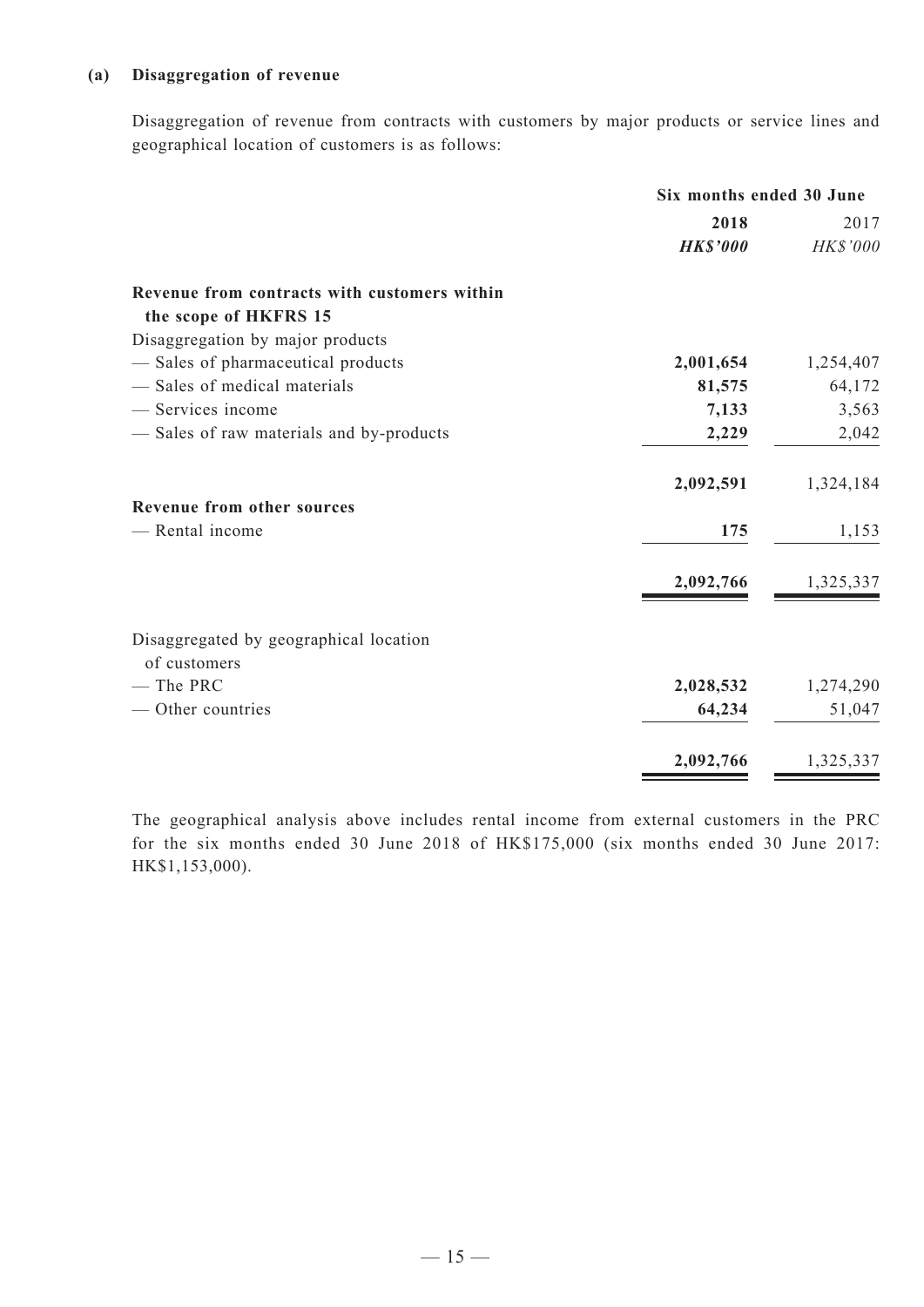### **(b) Information about profit or loss, assets and liabilities**

Disaggregation of revenue from contracts with customers by timing of revenue recognition, as well as information regarding the Group's reportable segments as provided to the Group's most senior executive management for the purposes of resource allocation and assessment of segment performance for the period is set out below:

|                                         | Six months ended 30 June 2018                                               |                                         |                                       |                                 |
|-----------------------------------------|-----------------------------------------------------------------------------|-----------------------------------------|---------------------------------------|---------------------------------|
|                                         | <b>Intravenous</b><br>infusion<br>solution<br>and others<br><b>HK\$'000</b> | Medical<br>materials<br><b>HK\$'000</b> | <b>Unallocated</b><br><b>HK\$'000</b> | <b>Total</b><br><b>HK\$'000</b> |
| Disaggregated by timing of              |                                                                             |                                         |                                       |                                 |
| revenue recognition                     |                                                                             |                                         |                                       |                                 |
| Point in time                           | 2,003,883                                                                   | 81,575                                  |                                       | 2,085,458                       |
| Over time (note)                        | 7,308                                                                       |                                         |                                       | 7,308                           |
| Revenue from external customers         | 2,011,191                                                                   | 81,575                                  |                                       | 2,092,766                       |
| Inter-segment revenue                   | 11,763                                                                      | 84,076                                  |                                       | 95,839                          |
| Reportable segment revenue              | 2,022,954                                                                   | 165,651                                 |                                       | 2,188,605                       |
| Operating profit/(loss)/segment results | 552,635                                                                     | 12,354                                  | (19, 877)                             | 545,112                         |
| Finance income                          | 5,157                                                                       | 131                                     |                                       | 5,288                           |
| Finance costs                           | (26, 518)                                                                   | (805)                                   |                                       | (27, 323)                       |
| Profit/(loss) before income tax         | 531,274                                                                     | 11,680                                  | (19, 877)                             | 523,077                         |
| Income tax                              | (73, 347)                                                                   | (3,038)                                 |                                       | (76, 385)                       |
| Reportable segment profit/(loss) for    |                                                                             |                                         |                                       |                                 |
| the period                              | 457,927                                                                     | 8,642                                   | (19, 877)                             | 446,692                         |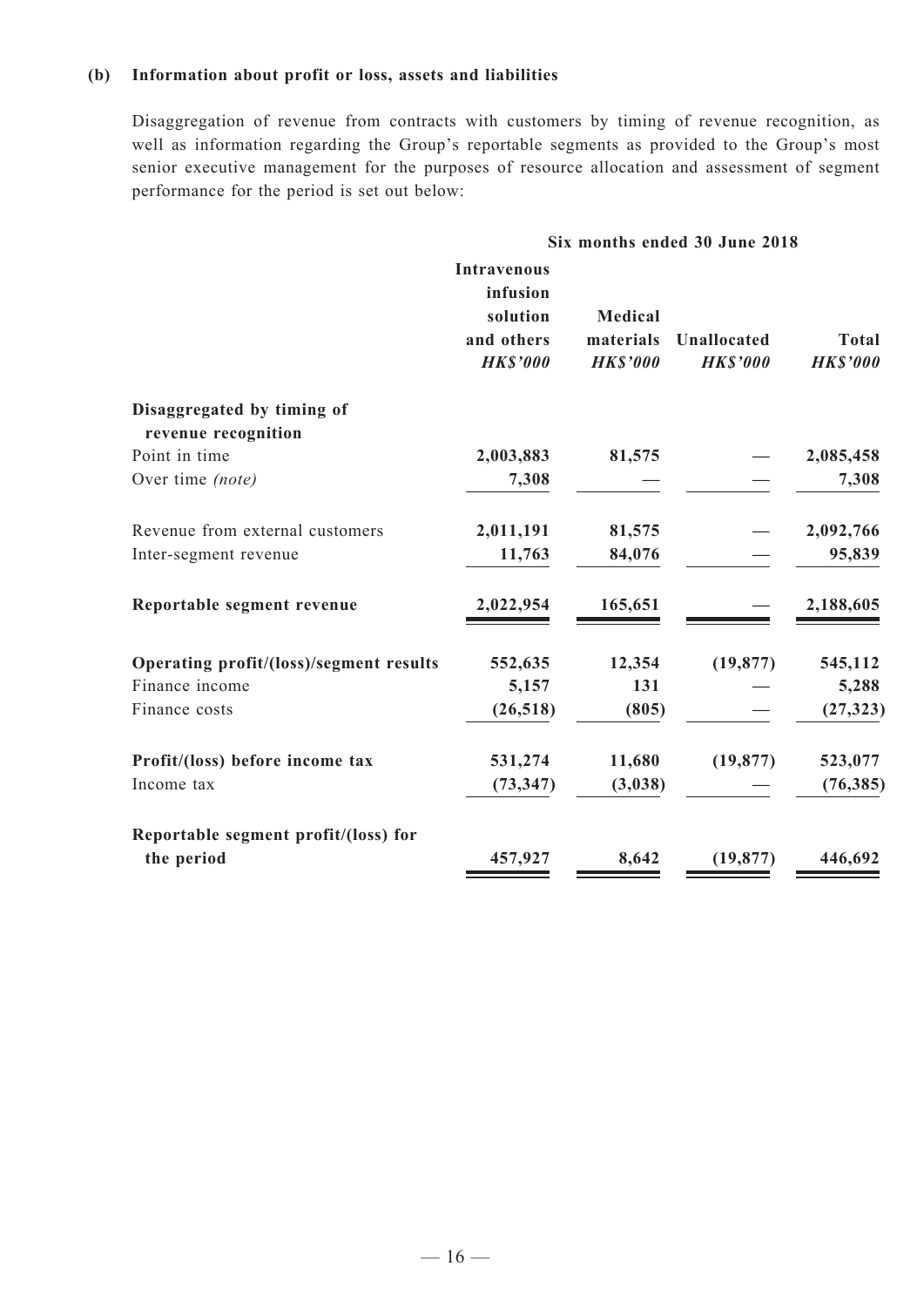|                                         | Six months ended 30 June 2017 |           |             |           |
|-----------------------------------------|-------------------------------|-----------|-------------|-----------|
|                                         | Intravenous                   |           |             |           |
|                                         | infusion                      |           |             |           |
|                                         | solution                      | Medical   |             |           |
|                                         | and others                    | materials | Unallocated | Total     |
|                                         | HK\$'000                      | HK\$'000  | HK\$'000    | HK\$'000  |
| Disaggregated by timing of              |                               |           |             |           |
| revenue recognition                     |                               |           |             |           |
| Point in time                           | 1,256,449                     | 64,172    |             | 1,320,621 |
| Over time (note)                        | 4,716                         |           |             | 4,716     |
| <b>Revenue from external customers</b>  | 1,261,165                     | 64,172    |             | 1,325,337 |
| Inter-segment revenue                   |                               | 68,596    |             | 68,596    |
| Reportable segment revenue              | 1,261,165                     | 132,768   |             | 1,393,933 |
| Operating profit/(loss)/segment results | 378,005                       | 5,645     | (8, 357)    | 375,293   |
| Finance income                          | 1,171                         | 166       |             | 1,337     |
| Finance costs                           | (18, 481)                     | (1,295)   | (3,399)     | (23, 175) |
| Profit/(loss) before income tax         | 360,695                       | 4,516     | (11, 756)   | 353,455   |
| Income tax                              | (62,700)                      | (2,930)   |             | (65, 630) |
| Reportable segment profit/(loss) for    |                               |           |             |           |
| the period                              | 297,995                       | 1,586     | (11, 756)   | 287,825   |

*Note:* Revenue recognised over time primarily include service income and rental income.

# **At 30 June 2018**

|                                | Intravenous<br>infusion<br>solution<br>and others<br><b>HK\$'000</b> | Medical<br>materials<br><b>HK\$'000</b> | Unallocated<br><b>HK\$'000</b> | <b>Total</b><br><b>HK\$'000</b> |
|--------------------------------|----------------------------------------------------------------------|-----------------------------------------|--------------------------------|---------------------------------|
| Reportable segment assets      | 5,612,794                                                            | 392,337                                 | 36,464                         | 6,041,595                       |
| Reportable segment liabilities | 1,762,231                                                            | 52,877                                  | 39,541                         | 1,854,649                       |
|                                |                                                                      |                                         | At 31 December 2017            |                                 |
|                                | Intravenous                                                          |                                         |                                |                                 |
|                                | infusion                                                             |                                         |                                |                                 |
|                                | solution                                                             | Medical                                 |                                |                                 |
|                                | and others                                                           | materials                               | Unallocated                    | Total                           |
|                                | <b>HK\$'000</b>                                                      | <b>HK\$'000</b>                         | <b>HK\$'000</b>                | <b>HK\$'000</b>                 |
| Reportable segment assets      | 5,485,593                                                            | 372,497                                 | 45,856                         | 5,903,946                       |
| Reportable segment liabilities | 1,527,923                                                            | 84,569                                  | 804,712                        | 2,417,204                       |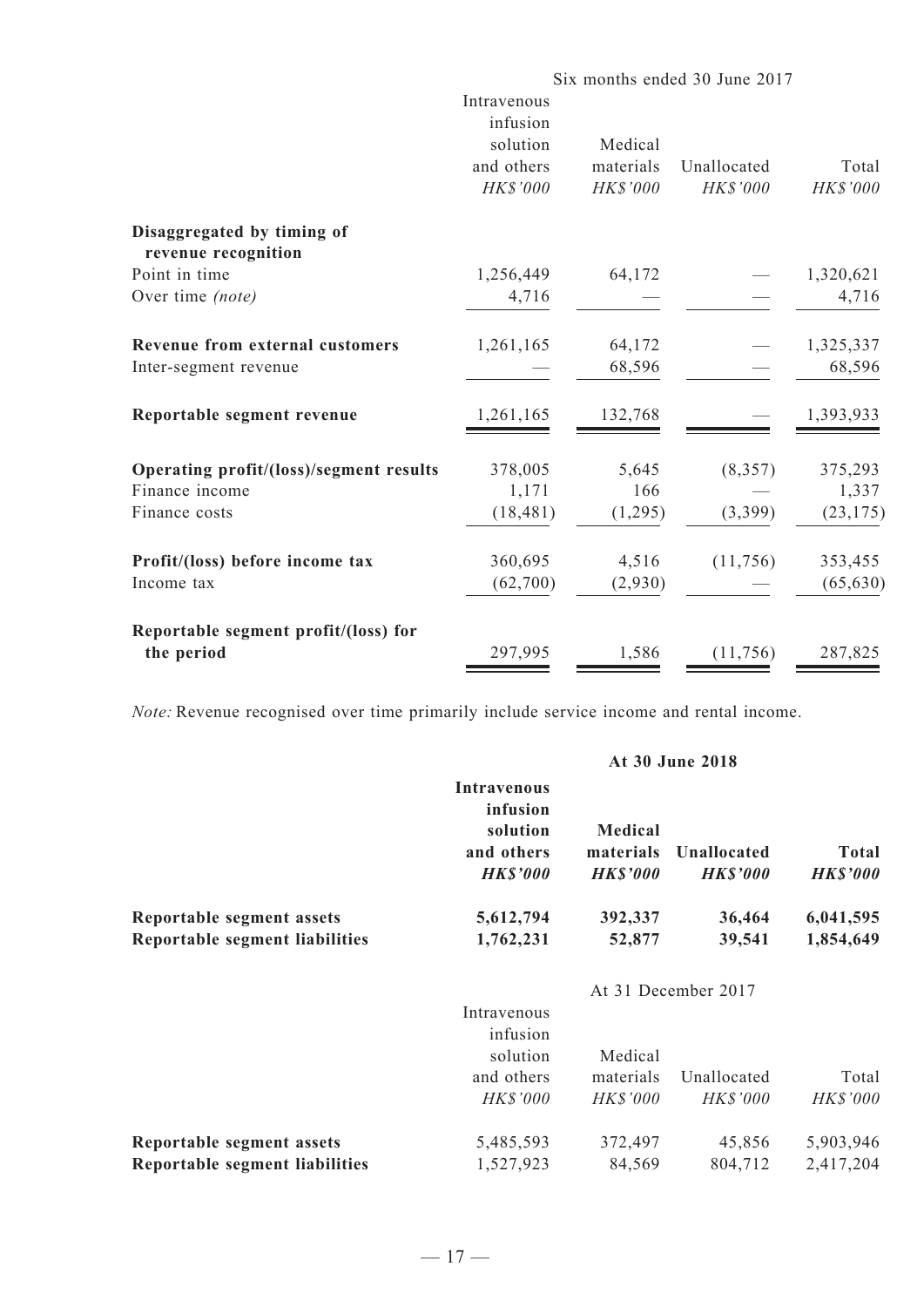## **4. Profit before taxation**

Profit before taxation is arrived at after charging/(crediting):

|                   |                                                          | Six months ended 30 June |                  |  |
|-------------------|----------------------------------------------------------|--------------------------|------------------|--|
|                   |                                                          | 2018<br><b>HK\$'000</b>  | 2017<br>HK\$'000 |  |
| $\left( a\right)$ | <b>Finance income and costs</b>                          |                          |                  |  |
|                   | Financial income:                                        |                          |                  |  |
|                   | - Interest income on bank deposits                       | (4, 533)                 | (1, 337)         |  |
|                   | - Net foreign exchange gain                              | (755)                    |                  |  |
|                   | <b>Financial income</b>                                  | (5,288)                  | (1, 337)         |  |
|                   | Financial costs:                                         |                          |                  |  |
|                   | - Interest expense of borrowings                         | 27,323                   | 23,054           |  |
|                   | - Other bank charges                                     |                          | 119              |  |
|                   | - Net foreign exchange loss                              |                          | 2                |  |
|                   | <b>Financial costs</b>                                   | 27,323                   | 23,175           |  |
|                   | Financial costs - net                                    | 22,035                   | 21,838           |  |
|                   |                                                          | Six months ended 30 June |                  |  |
|                   |                                                          | 2018                     | 2017             |  |
|                   |                                                          | <b>HK\$'000</b>          | HK\$'000         |  |
| (b)               | Other items                                              |                          |                  |  |
|                   | (Gain)/loss on disposal of property, plant and equipment | (1,902)                  | 273              |  |
|                   | Government grants                                        | (3,218)                  | (2, 784)         |  |
|                   | Depreciation of property, plant and equipment            | 131,204                  | 116,523          |  |
|                   | Amortisation of intangible assets                        | 9,542                    | 6,574            |  |
|                   | Amortisation of land use rights                          | 3,781                    | 2,934            |  |
|                   | Research and development costs                           | 46,161                   | 27,829           |  |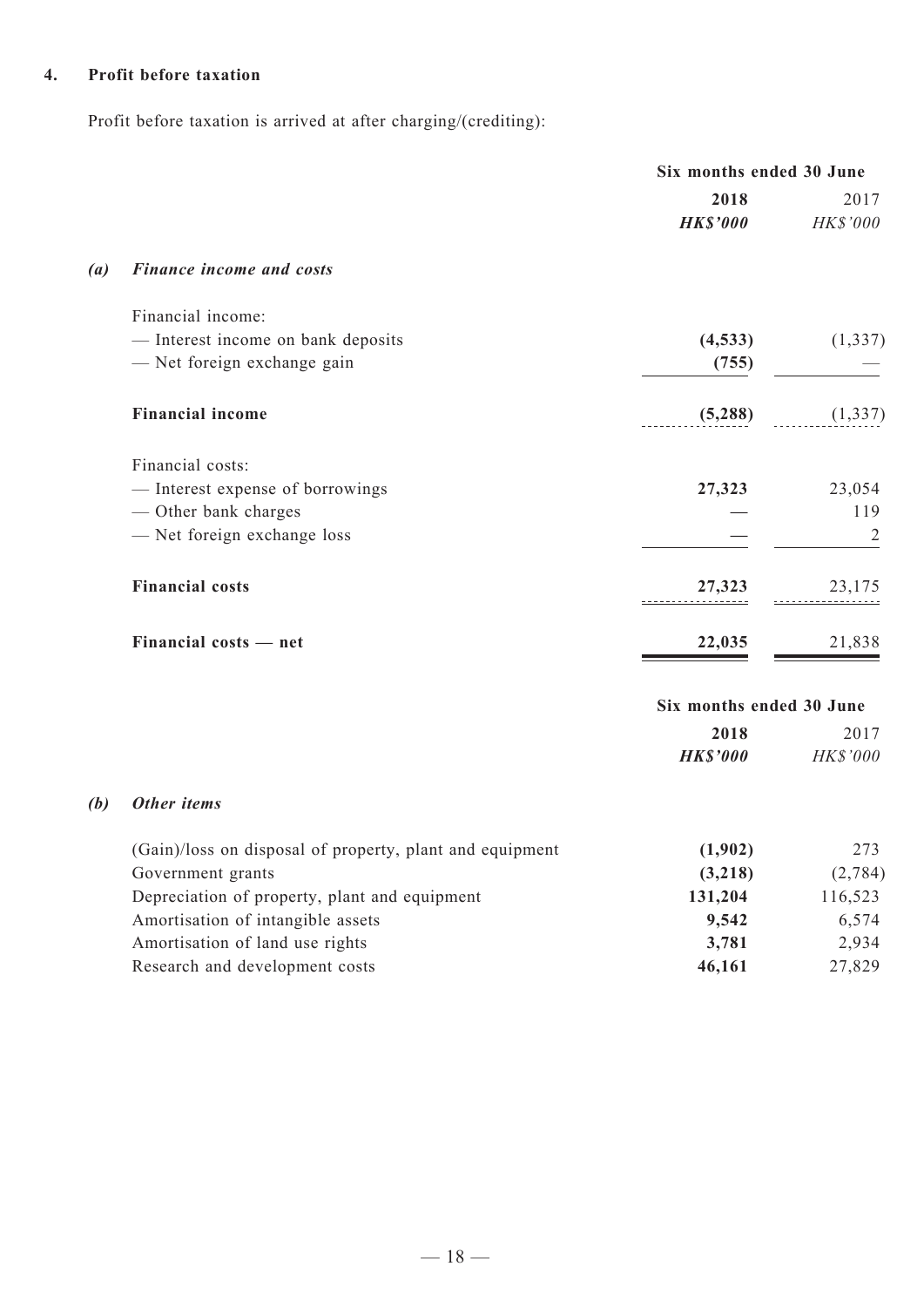|                                                  | Six months ended 30 June |          |  |
|--------------------------------------------------|--------------------------|----------|--|
|                                                  | 2018                     | 2017     |  |
|                                                  | <b>HK\$'000</b>          | HK\$'000 |  |
| Current tax — PRC corporate income tax $("CIT")$ | 81,466                   | 66,573   |  |
| Deferred taxation                                | (5,081)                  | (943)    |  |
|                                                  | 76,385                   | 65,630   |  |

Shijiazhuang No. 4 Pharmaceutical Co., Ltd. ("Shijiazhuang No.4"), Jiangsu Best New Medical Material Co., Ltd. ("Jiangsu Best") and Hebei Guolong Pharmaceutical Co., Ltd. have been certified as High and New Technology Enterprises ("HNTE") in 2015, 2017 and 2017, respectively. According to the tax incentives rules of the CIT Law of the People's Republic of China (the "CIT Law") for High and New Technology Enterprises, these entities are subject to preferential income tax rate of 15% for three years. Subject to renewal, Shijiazhuang No.4's HNTE status will enable it to continue to enjoy the preferential income tax rate of 15% from 1 January 2018 to 31 December 2020. The Group believes that Shijiazhuang No.4 meets all the criteria for the renewal of HNTE. Therefore, income tax expense of Shijiazhuang No.4 for the six months ended 30 June 2018 was calculated based on an income tax rate of 15%.

All other subsidiaries of the Company established and operated in the PRC are subject to the PRC CIT at an applicable rate of 25%.

The CIT law and its relevant regulations also impose a withholding tax at 10% on the foreign investors with respect to dividend distributions made out of the PRC entities from earnings accumulated from 1 January 2008, unless the foreign investors meet certain requirements specified in the relevant tax regulations in the PRC and accordingly are entitled to a preferential rate of 5%. Deferred tax liabilities have been provided for in this regard based on the expected dividends to be distributed from the Group's PRC subsidiaries in the foreseeable future in respect of the profits generated since 1 January 2008.

Taxation for other entities of the Group is charged at their respective applicable income tax rates ruling in the relevant jurisdictions.

### **6. Earnings per share**

#### **(a) Basic earnings per share**

The calculation of basic earnings per share is based on the profit attributable to ordinary equity shareholders of the Company of HK\$445,545,000 for the six months ended 30 June 2018 (six months ended 30 June 2017: HK\$288,016,000) and the weighted average of 2,976,562,000 ordinary shares (six months ended 30 June 2017: 2,839,915,000 ordinary shares) in issue during the interim period.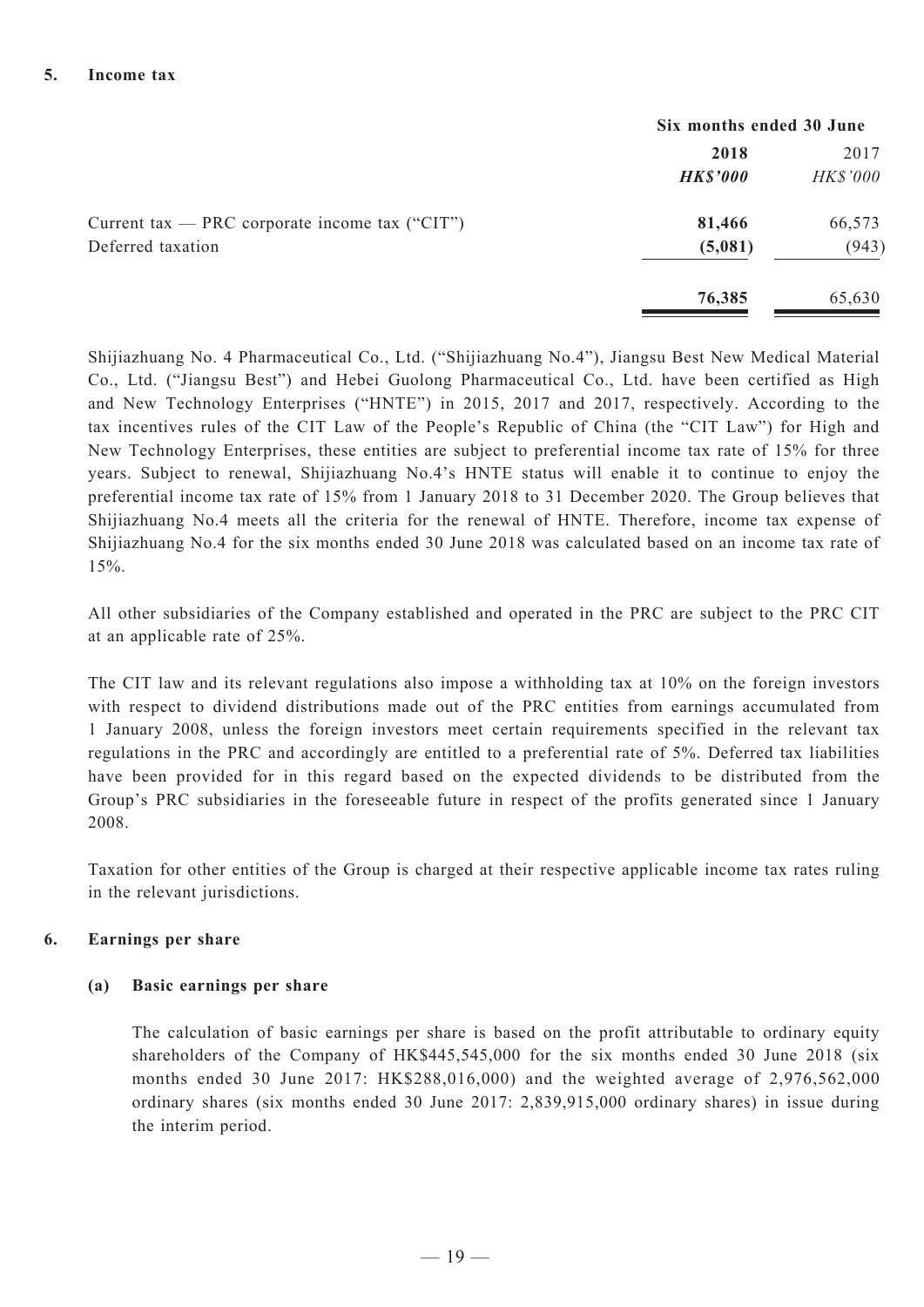### **(b) Diluted earnings per share**

The calculation of diluted earnings per share is based on the profit attributable to equity shareholders of the Company of HK\$445,545,000 for the six months ended 30 June 2018 (six months ended 30 June 2017: HK\$288,016,000) and the weighted average number of 3,034,140,000 ordinary shares for the six months ended 30 June 2018 (six months ended 30 June 2017: 2,883,286,000 ordinary shares) after adjusting for the effects of dilutive potential ordinary shares under the Company's share option scheme, calculated as follows:

### *(i) Weighted average number of ordinary shares (diluted)*

|                                                       | Six months ended 30 June |           |  |
|-------------------------------------------------------|--------------------------|-----------|--|
|                                                       | 2018                     | 2017      |  |
|                                                       | $\boldsymbol{v}$         | 000'      |  |
| Weighted average number of ordinary shares at 30 June |                          |           |  |
| (basic)                                               | 2,976,562                | 2,839,915 |  |
| Effect of deemed issue of shares under the Company's  |                          |           |  |
| share option scheme                                   | 57,578                   | 43,371    |  |
| Weighted average number of ordinary shares at 30 June |                          |           |  |
| (diluted)                                             | 3,034,140                | 2,883,286 |  |
|                                                       |                          |           |  |

### **7. Trade and bills receivables**

As of the end of the reporting period, the ageing analysis of trade debtors and bills receivables, based on the invoice date (or date of revenue recognition, if earlier) and net of allowance for doubtful debts, is as follows:

| 30 June         | 31 December |
|-----------------|-------------|
| 2018            | 2017        |
| <b>HK\$'000</b> | HK\$'000    |
| 989,520         | 1,066,454   |
| 191,076         | 141,624     |
| 24,499          | 26,263      |
| 6               | 911         |
| 1,205,101       | 1,235,252   |
| (4,528)         | (4, 567)    |
| 1,200,573       | 1,230,685   |
|                 |             |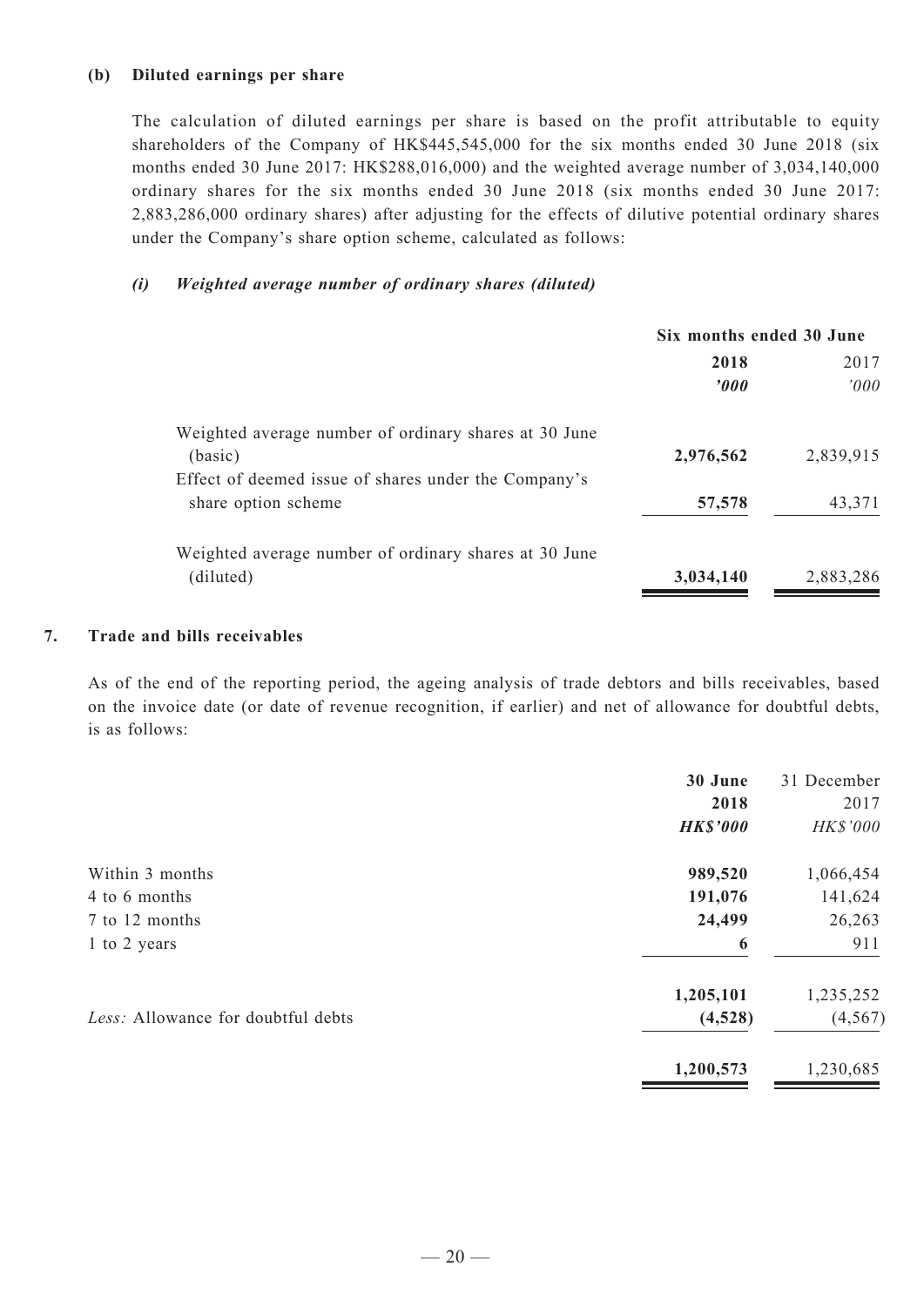### **8. Trade payables**

As of the end of the reporting period, the ageing analysis of trade payables, based on the invoice date, is as follows:

|                   | 30 June         | 31 December |
|-------------------|-----------------|-------------|
|                   | 2018            | 2017        |
|                   | <b>HK\$'000</b> | HK\$'000    |
| Within 3 months   | 155,873         | 175,234     |
| 4 to 6 months     | 22,836          | 12,966      |
| 7 to 12 months    | 2,300           | 2,685       |
| 1 to 3 years      | 735             | 2,073       |
| More than 3 years | 625             | 631         |
|                   | 182,369         | 193,589     |

### **9. Capital, reserves and dividends**

### **(a) Dividends**

### *(i) Dividends payable to equity shareholders attributable to the interim period*

|                                                                                                                         | Six months ended 30 June |                 |  |
|-------------------------------------------------------------------------------------------------------------------------|--------------------------|-----------------|--|
|                                                                                                                         | 2018                     | 2017            |  |
|                                                                                                                         | <b>HK\$'000</b>          | <b>HK\$'000</b> |  |
| Interim dividend declared and paid after the interim period,<br>of HK4.0 cents per share (30 June 2017: HK3.0 cents per |                          |                 |  |
| share)                                                                                                                  | 120,561                  | 85,199          |  |

The interim dividend has not been recognised as a liability at the end of the reporting period.

*(ii) Dividends payable to equity shareholders attributable to the previous financial year, approved and paid during the interim period.*

|                                                        | Six months ended 30 June |                 |
|--------------------------------------------------------|--------------------------|-----------------|
|                                                        | 2018                     | 2017            |
|                                                        | <b>HK\$'000</b>          | <b>HK\$'000</b> |
| Final dividend proposed after the end of the reporting |                          |                 |
| period of HK4.0 cents per share (30 June 2017: HK3.0)  |                          |                 |
| cents per share)                                       | 120,561                  | 85,200          |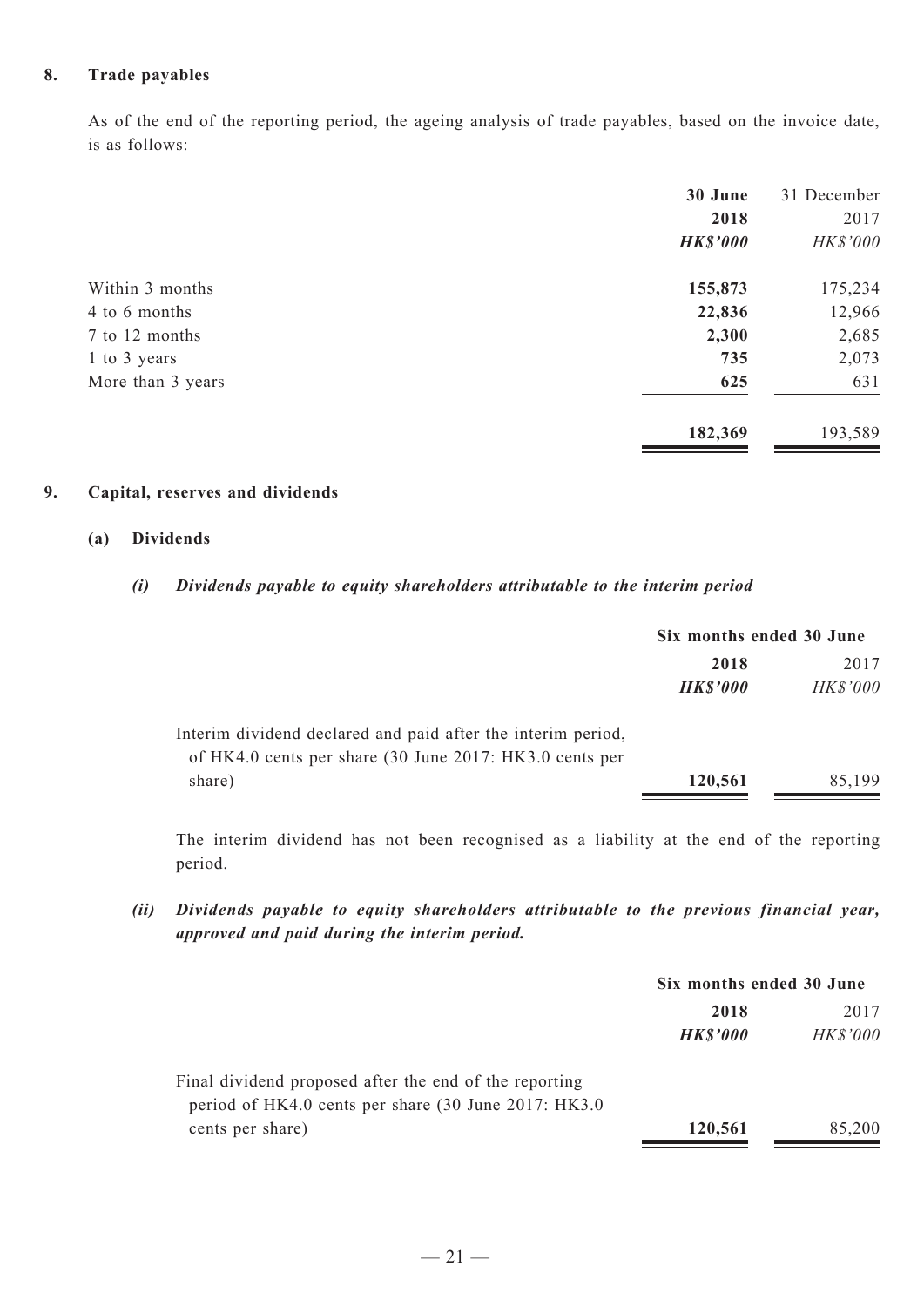### **(b) Purchase and cancellation of shares**

During the six months ended 30 June 2018, no shares were repurchased or cancelled. (six months ended 30 June 2017: 4,654,000 ordinary shares were cancelled, which were repurchased in December 2016).

### **(c) Equity settled share-based transactions**

During the six months ended 30 June 2018, a total of 142,368,000 share options were exercised by three directors of the Company and two management staffs, with exercise prices of HK\$1.98 or HK\$2.58 at a total consideration of HK\$323,888,000.

During the six months ended 30 June 2017, no share options were granted or exercised.

# **MANAGEMENT DISCUSSION AND ANALYSIS**

## **Business Review**

SSY Group Limited (the "Company") and its subsidiaries (together, the "Group") are principally engaged in the research, development, manufacturing and selling of a wide range of pharmaceutical products, which includes finished medicines of mainly intravenous infusion solution to hospitals and distributors, bulk pharmaceuticals and medical materials. The Group has manufacturing plants in Hebei Province and Jiangsu Province, the People's Republic of China (the "Mainland China"), and sells to customers mainly in the Mainland China.

For the six months ended 30 June 2018, the review on the Group's business performance and financial performance are contained in the Chairman's statement under section headed "BUSINESS REVIEW" and in this Management Discussion and Analysis under section headed "FINANCIAL PERFORMANCE REVIEW" respectively. The future development in the Group's business is discussed in the Chairman's statement under section headed "PROSPECTS FOR DEVELOPMENT".

## **FINANCIAL PERFORMANCE REVIEW**

## **Revenue**

The Group's intravenous infusion solution products are mainly manufactured and sold by Shijiazhuang No. 4 Pharmaceutical Co., Ltd. ("Shijiazhuang No. 4 Pharma"), a wholly-owned subsidiary. There are different forms of packing in intravenous infusion products including Non-PVC Soft Bag, Upright Soft Bag, PP Plastic Bottle and Glass Bottle. The Group's medical materials are mainly manufactured and sold by Jiangsu Best New Medical Material Co., Ltd. ("Jiangsu Best"), which was also a wholly-owned subsidiary in the Group.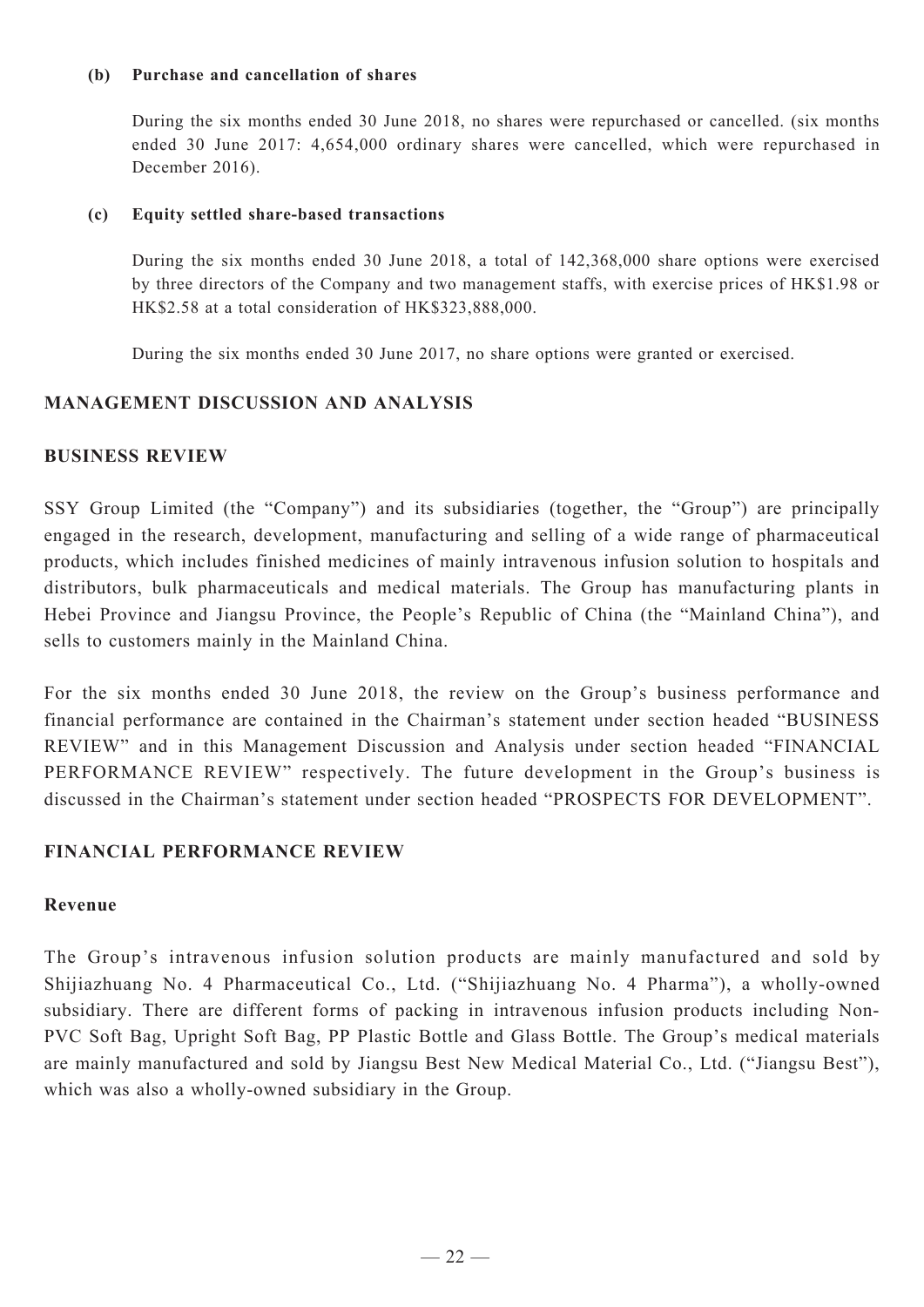As a result of the increases in sales volumes and average selling prices of intravenous infusion solutions, revenue of the Group for the six months ended 30 June 2018 increased by 57.9% from HK\$1,325,337,000 in corresponding period of last year to HK\$2,092,766,000. Among which, revenue from intravenous infusion solution accounted for HK\$1,878,430,000 (30 June 2017: HK\$1,187,378,000), representing an increase of 58.2% as compared with corresponding period of last year. Among which, revenue from Non-PVC Soft Bag and Upright Soft Bag Infusion Solution were HK\$922,568,000 and HK\$326,620,000 respectively, totalling HK\$1,249,188,000, an increase of 53.7% as compared with corresponding period of last year and accounted for 66.5% of revenue from intravenous infusion solution; revenue from PP Plastic Bottle Infusion Solution was HK\$399,252,000 an increase of 55.2% as compared with corresponding period of last year and accounted for 21.3% of revenue from intravenous infusion solution; revenue from Glass Bottle Infusion Solution was HK\$229,990,000, an increase of 95.8% as compared with corresponding period of last year and accounted for 12.2% of revenue from intravenous infusion solution.

With the increasing demand in the high quality intravenous infusion solution products in the PRC, the Group will keep focusing its production in Non-PVC Soft Bag and Upright Soft Bag infusion solution as well as increasing the proportion of therapeutic infusion solution among its revenue.

Revenue from medical materials products contributed HK\$81,575,000 (30 June 2017: HK\$64,172,000) to the Group, representing an increase of 27.1% as compared with corresponding period of last year mainly due to an increased capacity after upgrade of its production facilities.

## **Cost of sales**

The Group's cost of sales increased by 29.4% to HK\$772,557,000 for the six months ended 30 June 2018 as compared to the corresponding period last year of HK\$597,206,000. The cost of direct materials, direct labour and other costs represented approximately 57.7%, 15.3% and 27.0% of the total cost of sales respectively, while their comparative percentages for the corresponding period last year were 54.2%, 13.8% and 32.0% respectively.

## **Gross profit margin**

For the six months ended 30 June 2018, the Group recorded a total gross profit of HK\$1,320,209,000 (30 June 2017: HK\$728,131,000). Overall gross profit margin increased by 8.2 percentage point to 63.1% for the six months ended 30 June 2018 from 54.9% for the corresponding period last year. The increase of gross profit margin was mainly due to a better product mix from products with higher profit margins and the Group's continuous cost control measures.

## **Other net income**

For the six months ended 30 June 2018, the Group's other net income increased to approximately HK\$5,120,000 (30 June 2017: HK\$2,511,000) which mainly represented government grants.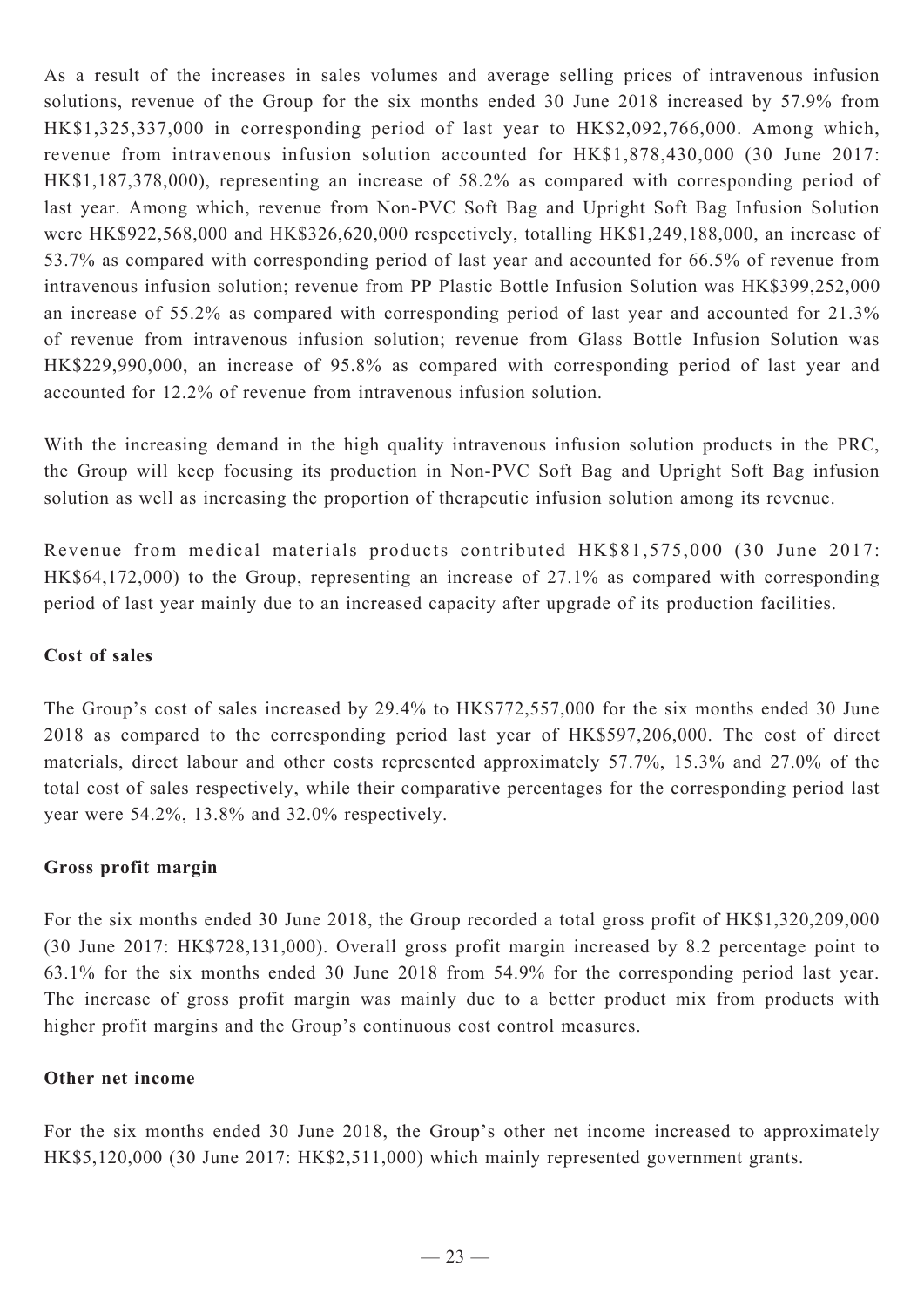# **Selling and distribution costs**

For the six months ended 30 June 2018, selling and distribution costs amounted to approximately HK\$629,609,000 (30 June 2017: HK\$233,594,000), which mainly consisted of transportation cost of approximately HK\$308,922,000 (30 June 2017: HK\$161,107,000), advertising and market research expenses of approximately HK\$251,309,000 (30 June 2017: HK\$31,840,000), salary expenses for sales and marketing staff of approximately HK\$25,378,000 (30 June 2017: HK\$18,678,000) as well as travelling and other disbursements of approximately HK\$34,362,000 (30 June 2017: HK\$13,406,000).

Selling and distribution expenses increased by 169.5% for the six months ended 30 June 2018 as compared with corresponding period of last year. Such increase is mainly driven by the growth in the Group's sales volume, which led to increases in transportation cost, advertising and market research expenses due to expanded sales and products coverage, as well as increase in staff and travelling expenses due to more visits to customers by sales and marketing staff.

# **General and administrative expenses**

For the six months ended 30 June 2018, general and administrative expenses was approximately HK\$150,608,000 (30 June 2017: HK\$121,755,000) which mainly comprised of salaries expenses for administrative staff of approximately HK\$52,451,000 (30 June 2017: HK\$50,949,000) as well as depreciation and amortisation expenses of approximately HK\$44,933,000 (30 June 2017: HK\$36,662,000).

The increase of 23.7% in general and administrative expense as compared to that of the corresponding period last year was mainly due to the Group's overall expansion in operations.

# **Profit from operations**

For the six months ended 30 June 2018, the Group's profit from operations amounted to HK\$545,112,000, representing an increase of 45.2% as compared to HK\$375,293,000 of the corresponding period last year, while the operating profit margin (defined as profit from operations divided by total revenue) decreased to 26.0% from 28.3% of the corresponding period last year as a result of higher selling and distribution costs.

## **Finance costs**

The Group's net finance costs amounted to HK\$22,035,000 for the six months ended 30 June 2018 (30 June 2017: HK\$21,838,000), which consisted of mainly interest expenses of bank borrowings.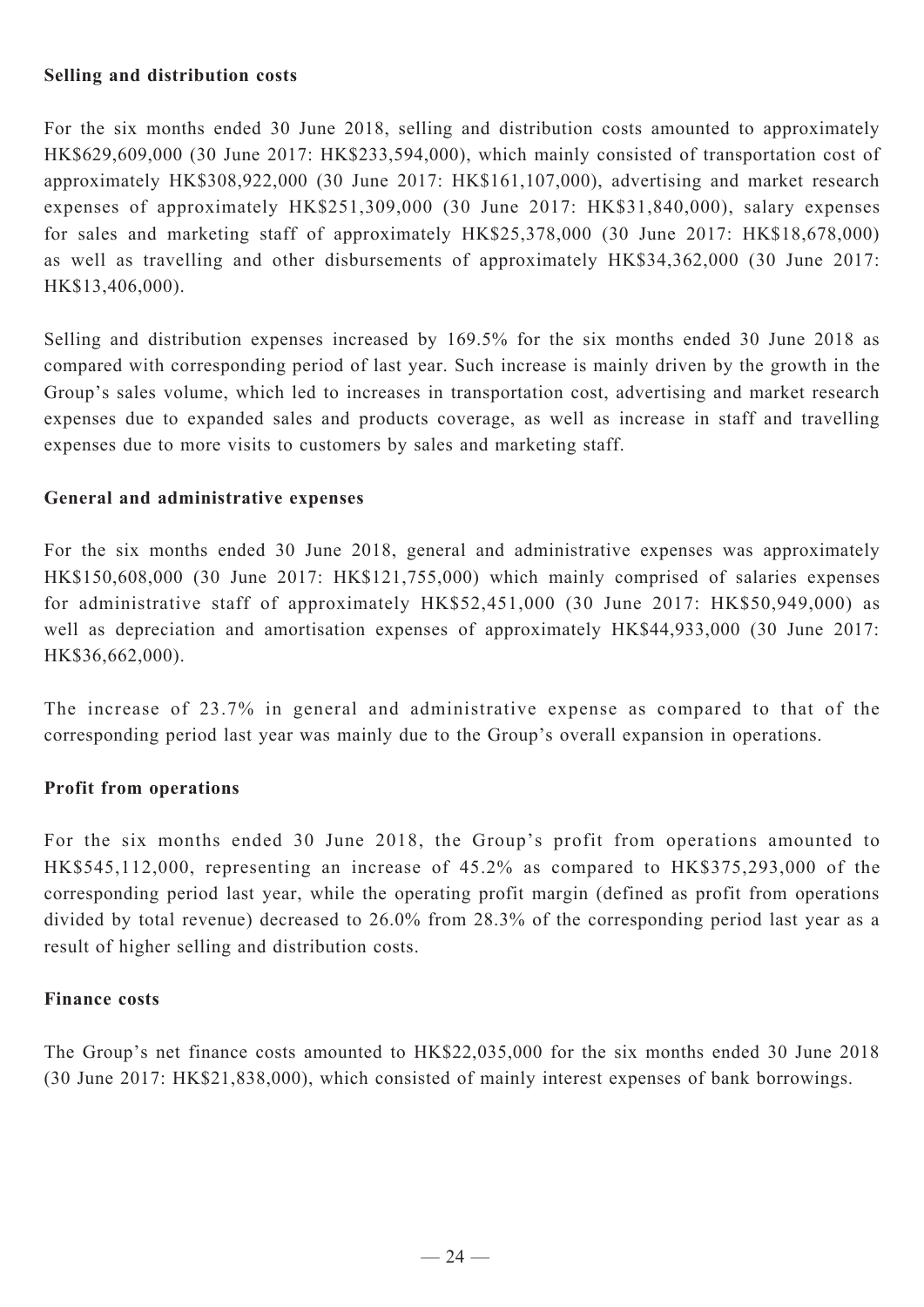### **Income tax expense**

The Group believes that Shijiazhuang No. 4 Pharma, Jiangsu Best and Hebei Guolong Pharmaceutical Co., Ltd. were qualified as the High and New Technology Enterprise and thus subject to a 15% preferential income tax in Mainland China for both 2018 and 2017. For the six months ended 30 June 2018, the income tax expense increased by 16.4% to HK\$76,385,000 (30 June 2017: HK\$65,630,000) mainly due to a higher profit before taxation of the Group as compared to the corresponding period last year.

## **Profit attributable to equity shareholders**

The profit attributable to equity shareholders of the Company for the six months ended 30 June 2018 increased by 54.7% to HK\$445,545,000 (30 June 2017: HK\$288,016,000). The net profit margin (defined as profit attributable to equity shareholders of the Company for the period divided by total revenue) slightly decreased to 21.3% from 21.7% of the corresponding period last year.

## **LIQUIDITY, FINANCIAL RESOURCES AND CAPITAL STRUCTURE**

The Group primarily finances its working capital and other capital requirements by net cash generated from operating activities and resorts to external financing including both long-term and short-term bank borrowings from time to time in case the projected operating cash flow is insufficient to meet the capital requirements.

As at 30 June 2018, the Group's cash and cash equivalents aggregated to HK\$691,723,000 (31 December 2017: HK\$687,319,000), mostly were denominated in Renminbi ("RMB").

As at 30 June 2018, the Group's bank borrowings amounted to HK\$1,045,271,000 (31 December 2017: HK\$1,748,709,000), comprising HK\$321,433,000 (31 December 2017: HK\$846,946,000) of borrowings denominated in RMB and HK\$723,838,000 (31 December 2017: HK\$901,763,000) in Hong Kong dollars. All of the Group's bank borrowings were repayable within 5 years, mostly bearing interest at floating rate.

Gearing ratio (defined as bank borrowings less cash and cash equivalents divided by total capital less non-controlling interests) significantly decreased from 23.4% as at 31 December 2017 to 8.0% as at 30 June 2018 mainly due to a net repayment of bank borrowings during the six months ended 30 June 2018.

Current ratio (defined as current assets divided by current liabilities) further improved from 1.67 as at 31 December 2017 to 2.53 as at 30 June 2018.

As at 30 June 2018, the Group's total capital commitments outstanding but not provided for was HK\$264,493,000 (31 December 2017: HK\$258,347,000).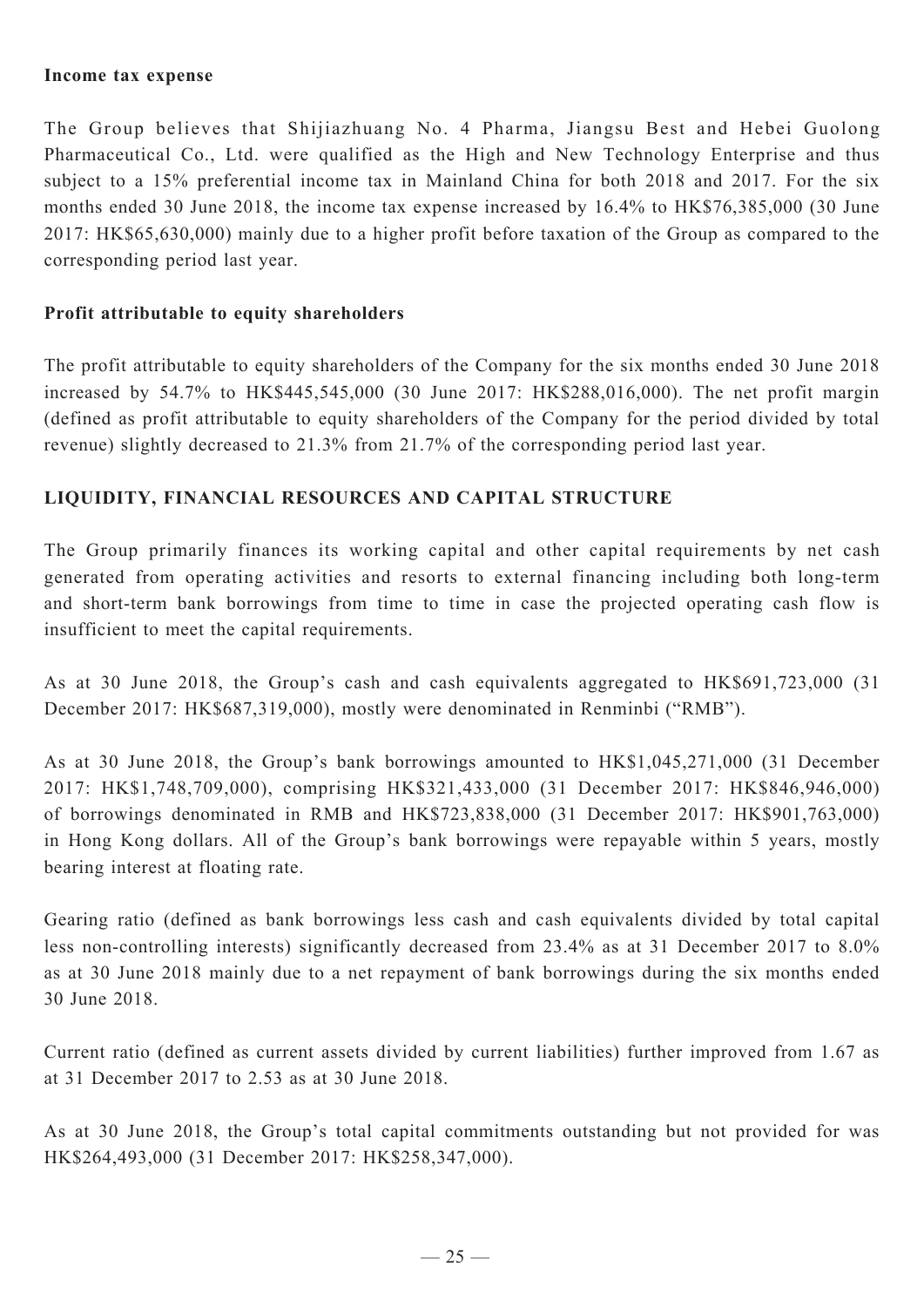# **EMPLOYEES AND REMUNERATION POLICY**

As at 30 June 2018, the Group had approximately 3,700 employees, most of whom were based in the PRC. The number of workers employed by the Group varies from time to time depending on its needs. The remuneration policy of employees other than executive Directors and senior management is based on industry practice and is periodically reviewed by executive Directors or senior management. Apart from social insurance and in-house training programmes, discretionary bonuses and share options may be awarded to employees according to the assessment of individual performance.

The remuneration policy of executive Directors and senior management are reviewed and recommended for the Board's approval by the Remuneration Committee. The remuneration package is reviewed with reference to the Board's corporate goals and objectives, prevailing market practice, duties and responsibilities of the individual executive Director or senor management and his/her contribution to the Group.

The total remuneration cost incurred by the Group for the six months ended 30 June 2018 was approximately HK\$195,689,000 (30 June 2017: HK\$152,416,000).

# **CHARGE ON ASSETS**

As at 30 June 2018, the Group's land use right with carrying amount of HK\$19,557,000 (31 December 2017: HK\$20,013,000) and the Group's property, plant and equipments with carrying amount of HK\$22,597,000 (31 December 2017: HK\$23,344,000) were pledged as collateral for the Group's bank borrowings.

## **FOREIGN EXCHANGE RISK**

Majority of the Group's businesses are operated in the PRC and are denominated in RMB. Except for the foreign currency translation risk arising from the translation into Hong Kong dollars for the financial statements of subsidiaries with the functional currencies of RMB, the Group does not expect any materially adverse effects of the exchange rate fluctuation. Hence, no financial instrument for hedging was employed. Nevertheless, the Group is closely monitoring the financial market and would consider appropriate measures if required.

As at the following dates, the exchange rates of converting Hong Kong dollars into RMB (as calculated in Hong Kong dollars) were:

| 1 January 2017 | 0.89451 |
|----------------|---------|
| 30 June 2017   | 0.86792 |
| 1 January 2018 | 0.83591 |
| 30 June 2018   | 0.84310 |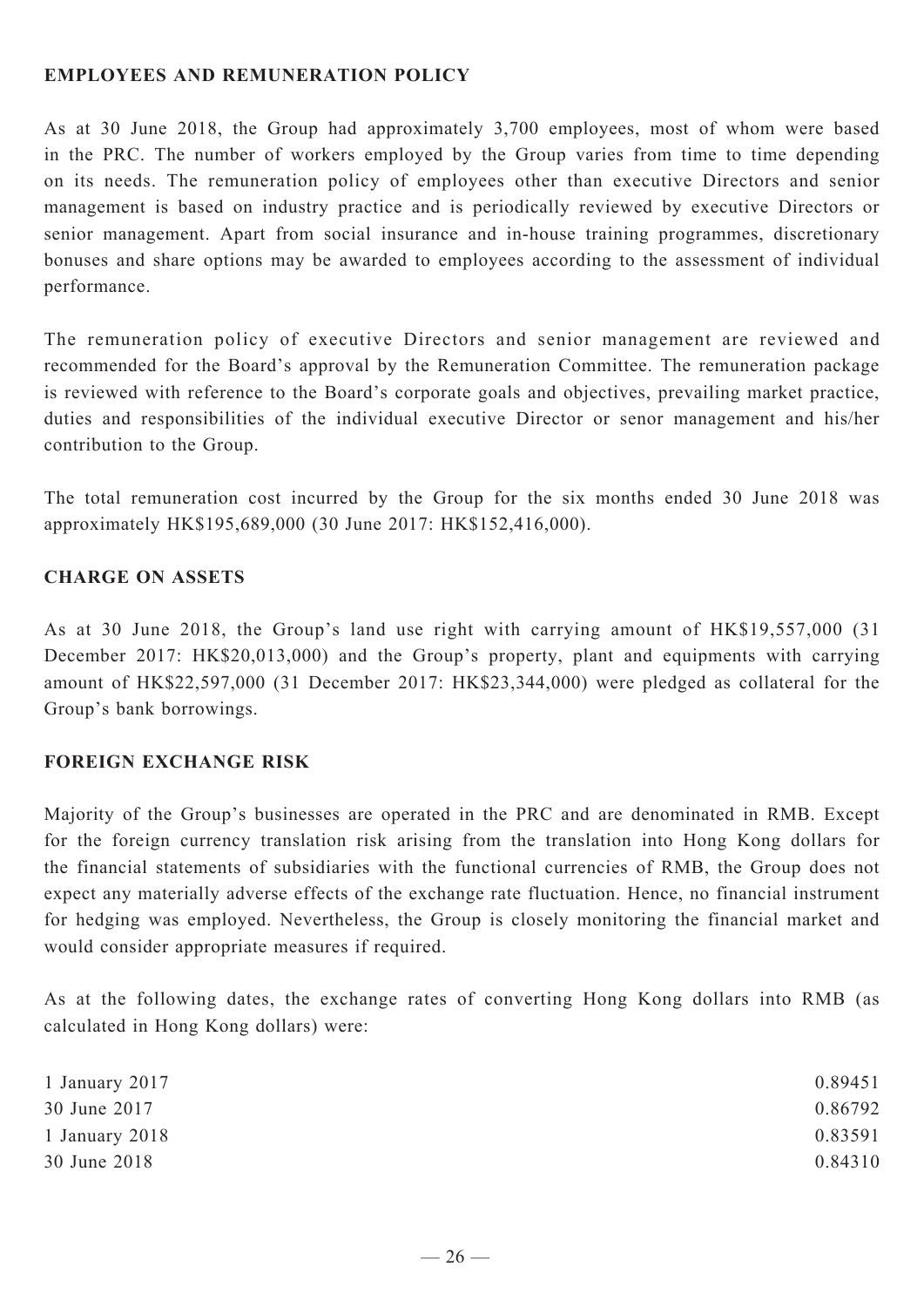# **Material acquisitions and disposals**

There was no material acquisition or disposal of subsidiaries or associates during the six months ended 30 June 2018.

## **CONTINGENT LIABILITIES**

As at 30 June 2018, the Group did not have any significant contingent liabilities.

### **PURCHASE, SALE OR REDEMPTION OF SECURITIES**

Neither the Company nor any of its subsidiaries has redeemed, purchased or sold any of the Company's listed securities for the six months ended 30 June 2018.

### **SHARE OPTION SCHEME**

As approved by an ordinary resolution passed by the shareholders at the Extraordinary General Meeting held on 20 September 2012, the Board had terminated the old share option scheme adopted on 16 October 2005 and adopted the existing share option scheme ("Share Option Scheme").

Share Option Scheme is valid and remains in force for a period of 10 years from 20 September 2012 (the "Scheme Period") unless terminated earlier by shareholders in general meeting. The purpose of Share Option Scheme is to enable the Board to grant share options to the Eligible Person as defined in Share Option Scheme including, among others, the directors, employee or proposed employee, consultants or advisers of or to the Company or its subsidiaries or any entity in which the Group holds an equity interest, as incentives or rewards for their contribution or potential contribution to the development and growth of the Group. The provisions of Share Option Scheme comply with the requirements of Chapter 17 of the Rules Governing the Listing of Securities on the Stock Exchange (the "Listing Rules").

Pursuant to Share Option Scheme, the offer for grant of options ("Offer") must be accepted within 30 days inclusive of the day on which such offer was made, with a payment of HK\$1.00 as consideration for the grant. The exercise price of the share option is to be determined by the Board provided always that it shall be at least the higher of (i) the closing price of the shares as stated in the daily quotations sheet issued by the Stock Exchange for the date of offer of grant, which must be a business day; and (ii) the average closing price of the shares as stated in the daily quotations sheets issued by the Stock Exchange for the five business days immediately preceding the date of offer of grant provided that the option price per share shall in no event be less than the nominal amount of one share. The share options are exercisable at any time during a period as the Board may determine in granting the share options but in any event shall not exceed 10 years from the date of Offer, subject to the terms and conditions of Share Option Scheme and any conditions of grant as may be stipulated by the Board.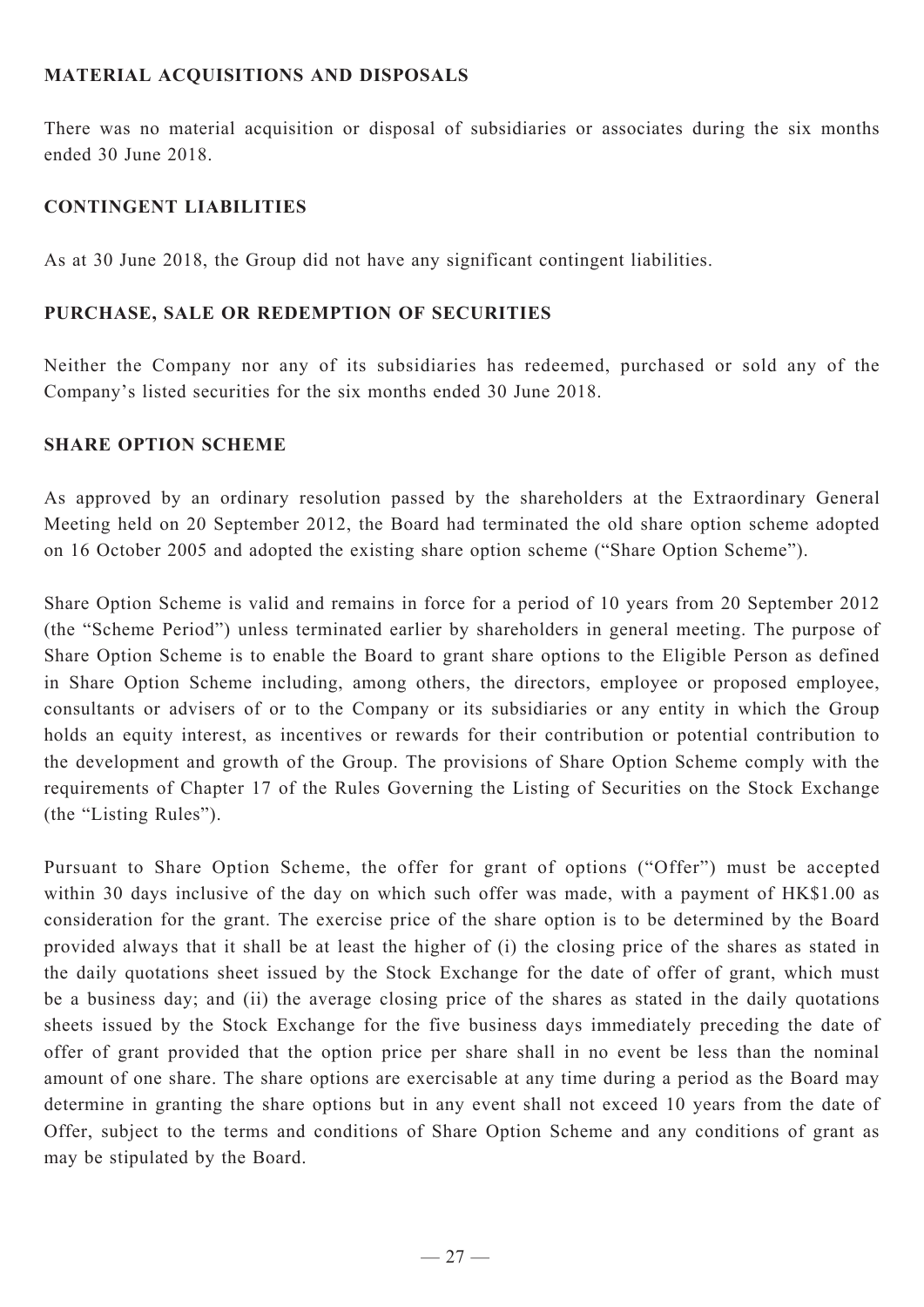The aggregate number of shares which may be issued upon exercise of all outstanding options granted and yet to be exercised under Share Option Scheme and any other schemes shall not exceed 30% of the issued share capital of the Company from time to time. The maximum number of shares issuable upon exercise of all options to be granted Share Option Scheme and any other schemes as from the commencement of the Scheme Period must not, in aggregate, exceed 10% of the shares in issue as at 20 September 2012 (the "Scheme Mandate Limit"). The Scheme Mandate Limit may be refreshed at any time by obtaining approval of the shareholders in general meeting provided that the new limit under the refreshed Scheme Mandate Limit must not exceed 10% of the issued share capital of the Company at the date of the shareholders' approval. The maximum number of shares issued and to be issued upon exercise of the options granted under Share Option Scheme and any other schemes to any of the Eligible Person (including cancelled, exercised and outstanding options) in any 12-month period up to the date of grant shall not exceed 1% of issued share capital of the Company unless shareholders' approval is obtained under the terms of Share Option Scheme.

On 19 October 2015, the Company granted a total of 122,000,000 share options to two executive directors of the Company and other management staff of the Group under Share Option Scheme, representing about 4.33% of the issued share capital as at the date immediately before share options were granted. The exercise price was HK\$1.98. The exercisable period was from 19 October 2015 to 18 October 2018. During the six months ended 30 June 2018, a total of 72,368,000 (year ended 31 December 2017: 34,632,000) share options were exercised by two (year ended 31 December 2017: three) of management staff of the Group who was not a director of the Company and two (year ended 31 December 2017: nil) executive directors of the Company. As a result, during the six months ended 30 June 2018, a total of 72,368,000 (year ended 31 December 2017: 34,632,000) ordinary shares of the Company was issued.

On 15 April 2016, the Company granted 122,000,000 share options to Mr. Qu Jiguang, the Chairman and the CEO of the Company, under Share Option Scheme, representing about 4.31% of the issued share capital as at the date immediately before share options were granted. The exercise price was HK\$2.58. The exercisable period was from 15 April 2016 to 14 April 2021. Such grant of share options was approved by the independent shareholders at the annual general meeting held on 27 May 2016. During the six months ended 30 June 2018, a total of 70,000,000 (year ended 31 December 2017: nil) share options were exercised by Mr. Qu Jiguang and, as a result, a total of 70,000,000 (year ended 31 December 2017: nil) ordinary shares of the Company was issued.

The refreshment of Scheme Mandate Limit was approved at the annual general meeting held on 27 May 2016. Upon such approval, the Directors were authorised to grant share options to subscribe up to 10% of the issued share capital as at the date of such approval. Pursuant to the Listing Rules and the Share Option Scheme, share options previously granted under the Share Option Scheme (including those outstanding, cancelled, lapsed in accordance with the Share Option Scheme or exercised share options) will not be counted for purpose of calculating the Scheme Mandate Limit as refreshed. The limit on the number of shares which may be issued upon exercise of all outstanding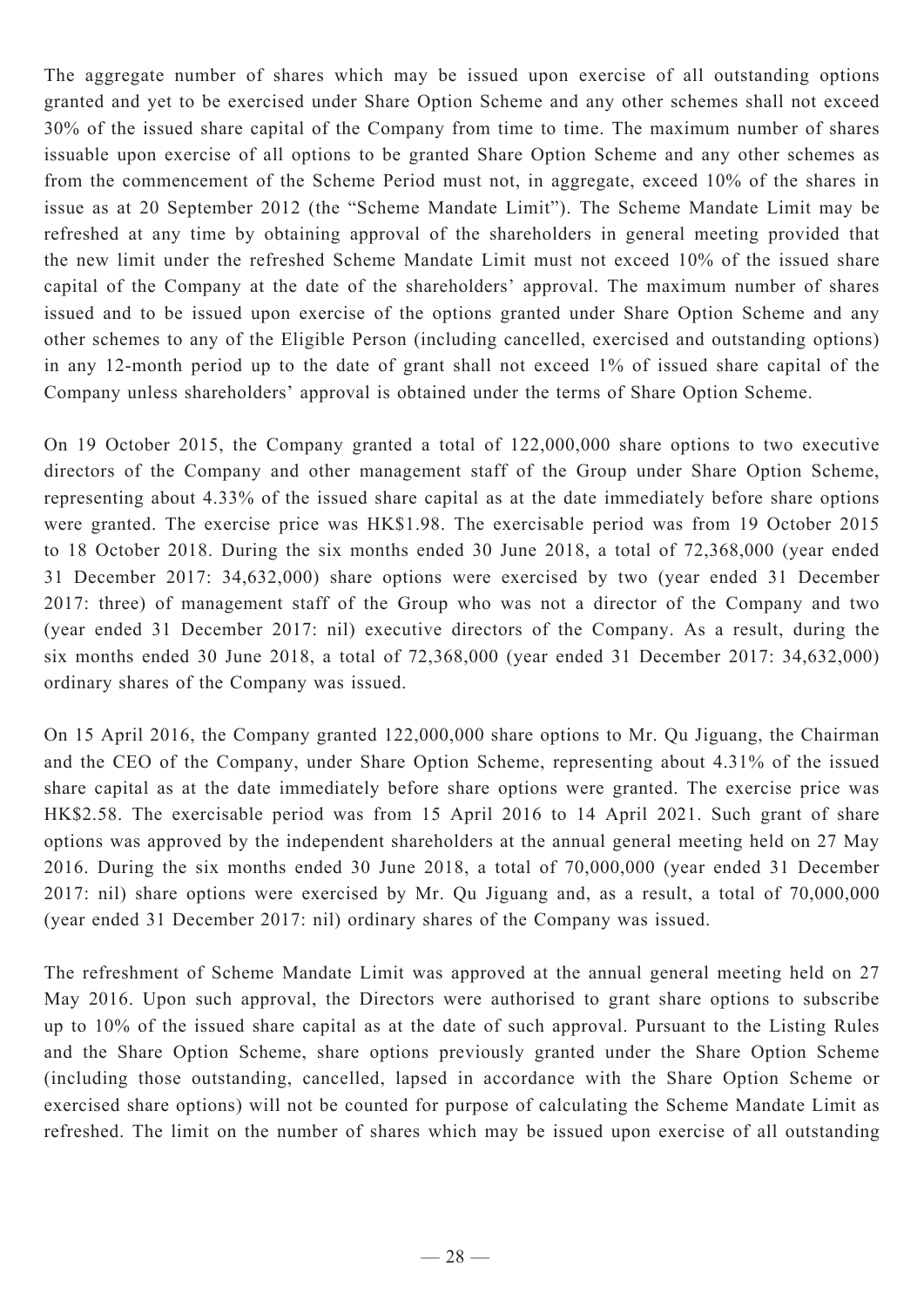share options granted and yet to be exercised under the Share Option Scheme and any other schemes of the Company must not exceed 30% of the shares in issue from time to time. No share options may be granted under the Share Option Scheme and any other schemes of the Company if this will result in the limit being exceeded.

The movement of the total number of share options outstanding is shown as follows:

|                                                           | Six months          | Year ended     |
|-----------------------------------------------------------|---------------------|----------------|
|                                                           | ended               | 31 December    |
|                                                           | <b>30 June 2018</b> | 2017           |
| Outstanding at the beginning of the period/year           | 194,368,000         | 229,000,000    |
| Granted during the period/year                            |                     |                |
| Exercised during the period/year                          | (142, 368, 000)     | (34, 632, 000) |
| Lapsed during the period/year                             |                     |                |
| Outstanding and exercisable at the end of the period/year | 52,000,000          | 194,368,000    |

As at 30 June 2018, the share options granted under Share Option Scheme and remained outstanding had an weighted average exercise price of approximately HK\$2.58 (31 December 2017: HK\$2.36) and a remaining contractual life of approximately 2.79 years (31 December 2017: 2.36 years).

The details of share options movements during the six months ended 30 June 2018 are shown as follows:

## **(i) Directors of the Company**

| <b>Name of Director</b> | Date of grant |                                    |                                | Number of share options         |                                 |                                   |                                  |
|-------------------------|---------------|------------------------------------|--------------------------------|---------------------------------|---------------------------------|-----------------------------------|----------------------------------|
|                         |               | <b>Exercise</b> price<br>per share | Exercisable<br>period          | Outstanding<br>at 1 Jan<br>2018 | Granted<br>during<br>the period | Exercised<br>during<br>the period | Outstanding<br>at 30 Jun<br>2018 |
| Mr. Qu Jiguang          | 15 Apr 2016   | HK\$2.58                           | 15 Apr $2016 -$<br>14 Apr 2021 | 122,000,000                     |                                 | (70,000,000)                      | 52,000,000                       |
| Mr. Wang Xianjun        | 19 Oct 2015   | <b>HK\$1.98</b>                    | 19 Oct 2015 -<br>18 Oct 2018   | 24,416,000                      |                                 | (24, 416, 000)                    |                                  |
| Mr. Su Xuejun           | 19 Oct 2015   | <b>HK\$1.98</b>                    | 19 Oct $2015 -$<br>18 Oct 2018 | 24,416,000                      |                                 | (24, 416, 000)                    |                                  |
|                         |               |                                    |                                | 170,832,000                     |                                 | (118, 832, 000)                   | 52,000,000                       |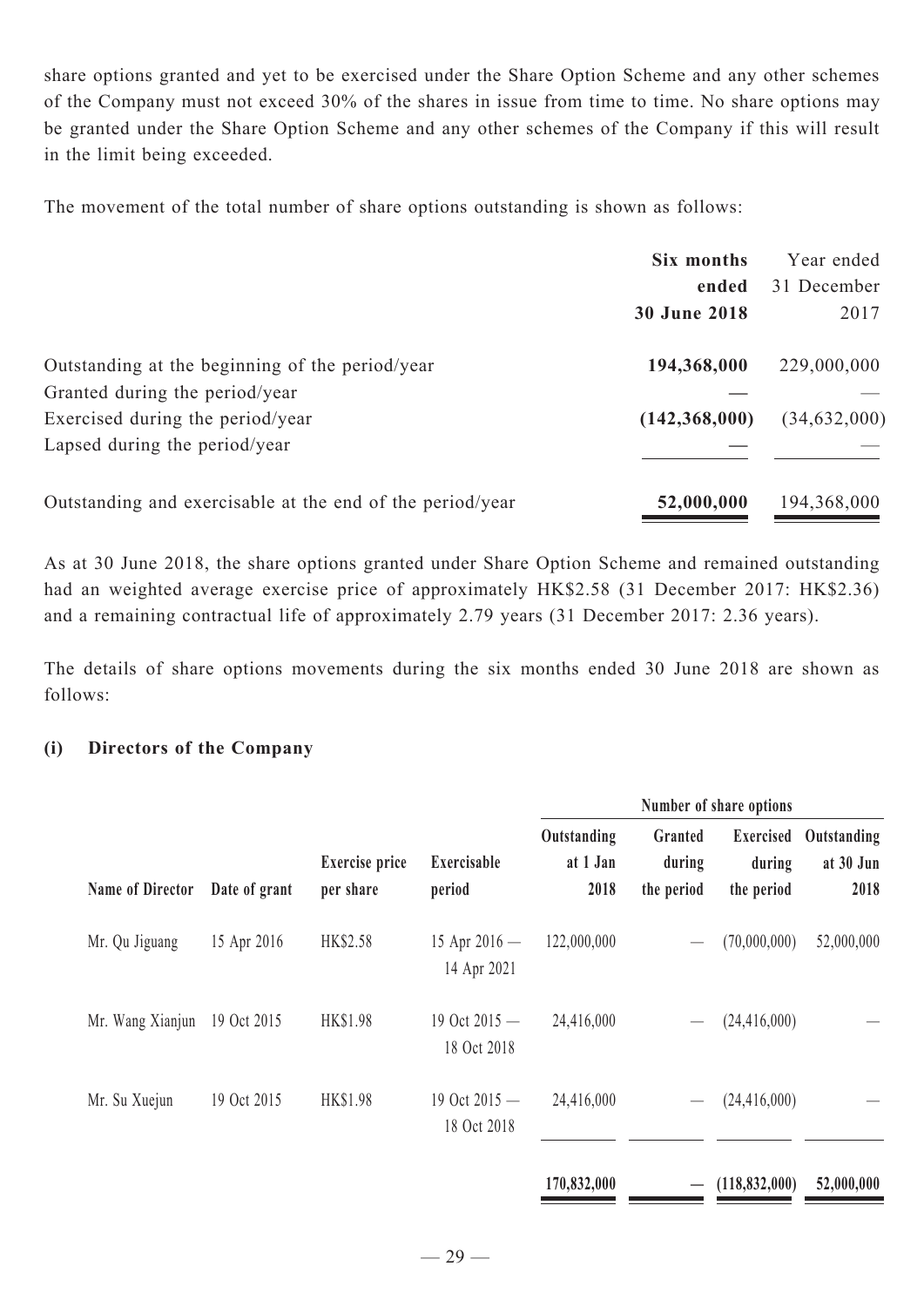# **(ii) Employees (other than directors of the Company)**

|               |                                    |                               |                                 |                                 | Number of share options           |                                  |
|---------------|------------------------------------|-------------------------------|---------------------------------|---------------------------------|-----------------------------------|----------------------------------|
| Date of grant | <b>Exercise</b> price<br>per share | <b>Exercisable period</b>     | Outstanding<br>at 1 Jan<br>2018 | Granted<br>during<br>the period | Exercised<br>during<br>the period | Outstanding<br>at 30 Jun<br>2018 |
| 19 Oct 2015   | <b>HK\$1.98</b>                    | 19 Oct $2015 - 18$ Oct $2018$ | 23,536,000                      |                                 | (23, 536, 000)                    |                                  |
|               |                                    |                               | 23,536,000                      |                                 | (23,536,000)                      |                                  |

Assuming that all share options outstanding as at 30 June 2018 are exercised, the Company will receive proceeds of HK\$134,160,000.

# **SUFFICIENCY OF PUBLIC FLOAT**

Based on the information that is publicly available to the Company and within the knowledge of the Directors, it is confirmed that a sufficient public float of more than 25% of the issued capital of the Company has been maintained as at the latest practicable date, being 27 August 2018, and at all times during the six months ended 30 June 2018.

# **Model Code for Securities Transactions by Directors**

The Company has adopted the Model Code for Securities Transactions by Directors of Listed Issuers as set out in Appendix 10 to the Listing Rules (the "Model Code"). Having made specific enquiry with all Directors, the Directors confirmed that they had complied with the required standard set out in the Model Code during the six months ended 30 June 2018.

# **Corporate Governance Practices**

The Board is committed to maintaining a high standard of corporate governance. The Board believes that good corporate governance practices are essential for the growth of the Group and for safeguarding and maximizing shareholders' interests.

The Company has adopted the Corporate Governance Code (the "CG Code") contained in Appendix 14 of the Rules Governing the Listing of Securities on the Stock Exchange of Hong Kong Limited (the "Listing Rules"). During the six months ended 30 June 2018, the Company has complied with all applicable provisions of CG Code with deviation from code provision A.2.1 as set out below.

Code provision A.2.1 of the CG Code stipulates that the roles of chairman and chief executive officer should be separate and should not be performed by the same individual.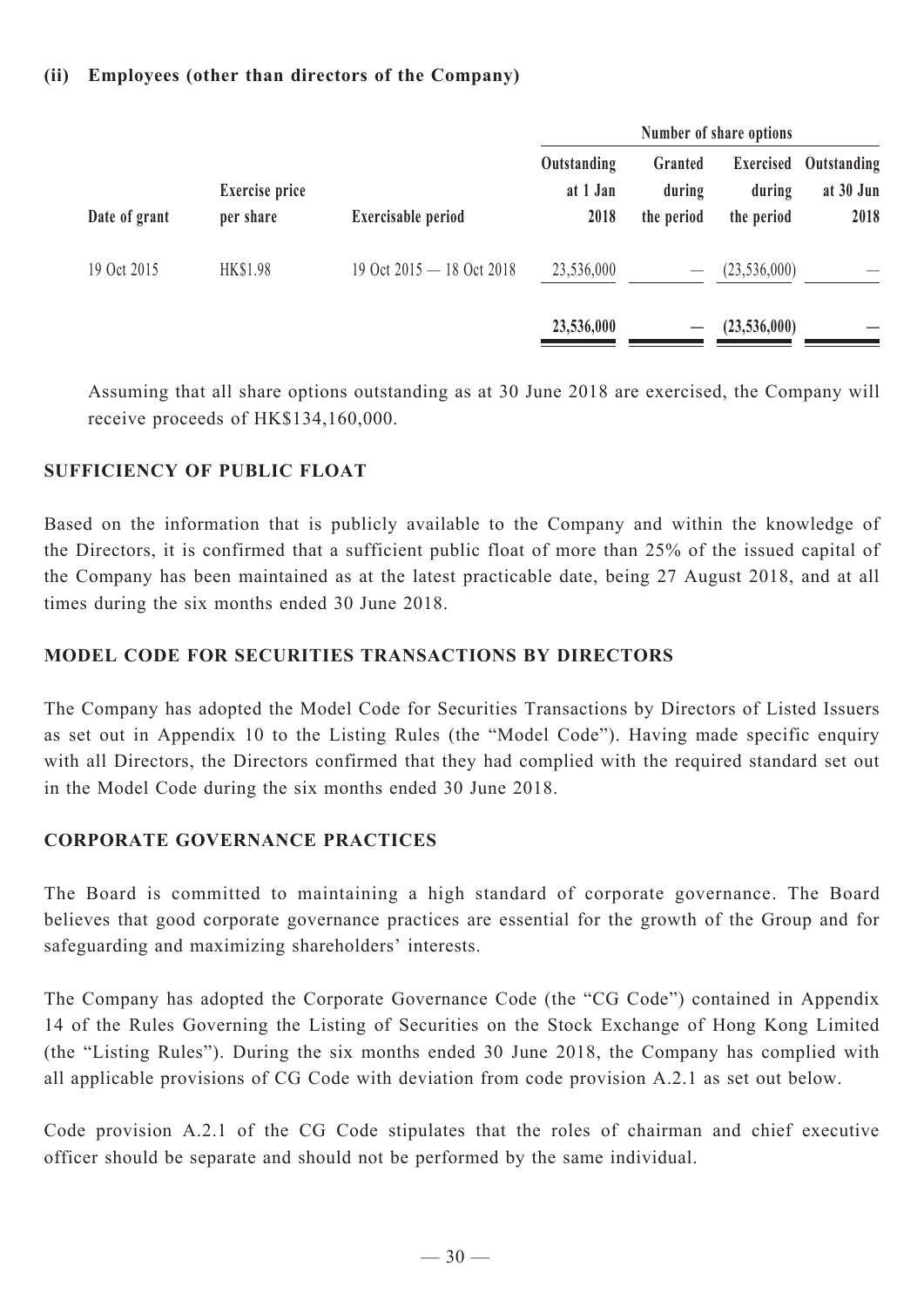The Board appointed Mr. Qu Jiguang as the Chairman, who was responsible for the leadership and effective running of the Board. Mr. Qu Jiguang has also assumed the role as the chief executive officer of the Company, who was delegated with the responsibilities to lead the management implementing the business strategies of the Group. The Company believes that vesting both roles in Mr. Qu Jiguang will allow for more effective planning and execution of business strategies. As all major decisions are made in consultation with members of the Board, the Company believes that there is adequate balance of power and authority in place.

# **INDEPENDENT REVIEW OF AUDITORS**

The interim financial report for the six months ended 30 June 2018 is unaudited, but has been reviewed by KPMG, in accordance with Hong Kong Standard on Review Engagements 2410 "Review of Interim Financial Information Performed by the Independent Auditor of the Entity" issued by the Hong Kong Institute of Certified Public Accountants, whose unmodified review report is included in the interim report to be sent to the shareholders.

# **AUDIT COMMITTEE**

The audit committee of the Company has reviewed the Group's unaudited interim results for the six months ended 30 June 2018.

# **INTERIM DIVIDEND**

The Directors resolved to pay on 21 September 2018 an interim dividend of HK4 cents per share (amounting to a total of approximately HK\$120,561,000) for the six months ended 30 June 2018 (30 June 2017: HK3 cents per share) to the shareholders named in the register of members of the Company on 10 September 2018.

# **CLOSURE OF REGISTER OF MEMBERS**

The register of members of the Company will be closed from Tuesday, 11 September 2018 to Thursday, 13 September 2018 (both days inclusive), during which period, no transfer of shares will be registered.

In order to qualify for the interim dividend, all transfer documents, accompanied by the relevant share certificate(s) must be lodged with the Company's branch share registrar and transfer office in Hong Kong, Computershare Hong Kong Investor Services Limited at Shops 1712-1716, 17th Floor, Hopewell Centre, 183 Queen's Road East, Wanchai, Hong Kong by no later than 4:30 p.m., Monday, 10 September 2018.